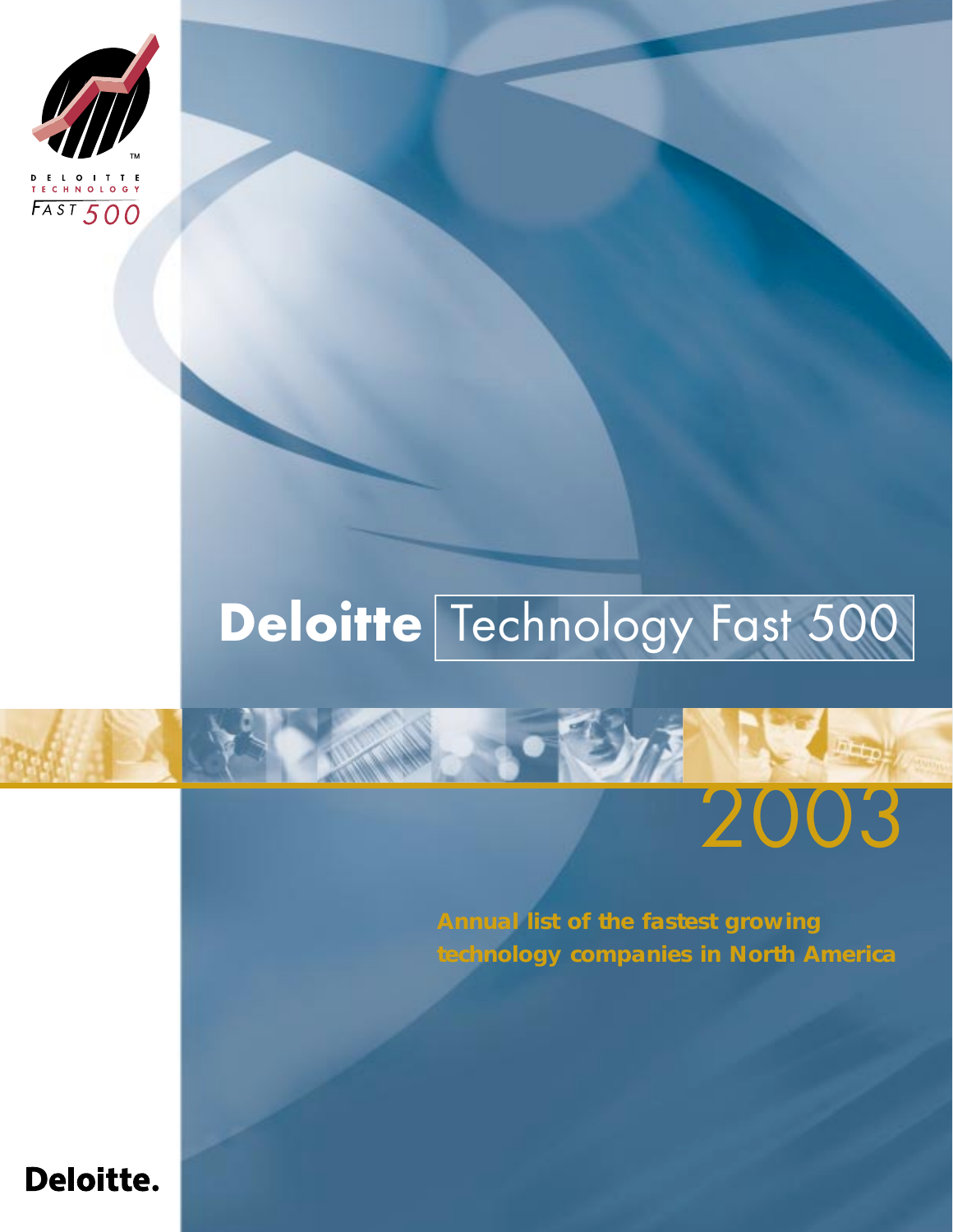#### Research and Eligibility

**The Deloitte Technology Fast 500 list is the result of research on technology companies. Sources for public and private companies that make the list include public company databases, Deloitte's 20 regional Technology Fast 50 programs in North America and direct nominations.** 

**To be eligible for the Technology Fast 500, a company must meet the following criteria:**

- **1. Be a technology company, defined as a company that owns proprietary technology that contributes to a significant portion of the company's operating revenues; or devotes a significant proportion of revenues to the research and development of technology. Using other companies' technology in a unique way does not qualify.**
- **2. Meet minimum operating revenue requirements:**
	- **1998 operating revenues must be at least \$50,000 USD or \$75,000 CD.**
	- **2002 operating revenues must be at least \$1 million USD or CD.**
- **3. Be in business a minimum of five years.**
- **4. Be headquartered in the United States or Canada.**



## *Fast 500 Companies*

#### **A Measured Approach to Growth**

As the economy gradually begins to show signs of life, the 500 companies on the 2003 Deloitte Technology Fast 500 ranking showed that their long-term vision and steady focus were critical to their prevailing during the downturn. Indeed, the top five companies' growth during the tough times can be attributed to unique business models adopted at their founding — approaches that ran counter to the "grow fast and cash out" model common during the boom, but that became key when the economy declined. These long-term strategies continue to move them forward in a more conservative economic recovery.

The Deloitte Technology Fast 500 recognizes North America's fastest growing technology companies in terms of revenue growth over five years.

The top five companies enjoyed an average revenue growth rate over five years of 177,851 percent — an enormous accomplishment during challenging times. Growth as a whole for our Fast 500 companies declined from last year's average of 6,772 to 5,493 percent, again a reflection of a more measured approach to growth.

#### **The Top Five**

Topping the 2003 Technology Fast 500 is TheraSense, Inc., a developer and seller of glucose self-monitoring systems that reduce the pain of testing for people with diabetes. Based in Alameda, Calif., TheraSense earned \$177,708,000 in revenues



#### *Average Percentage Growth Rate Fast 500 Companies by Industry Segment*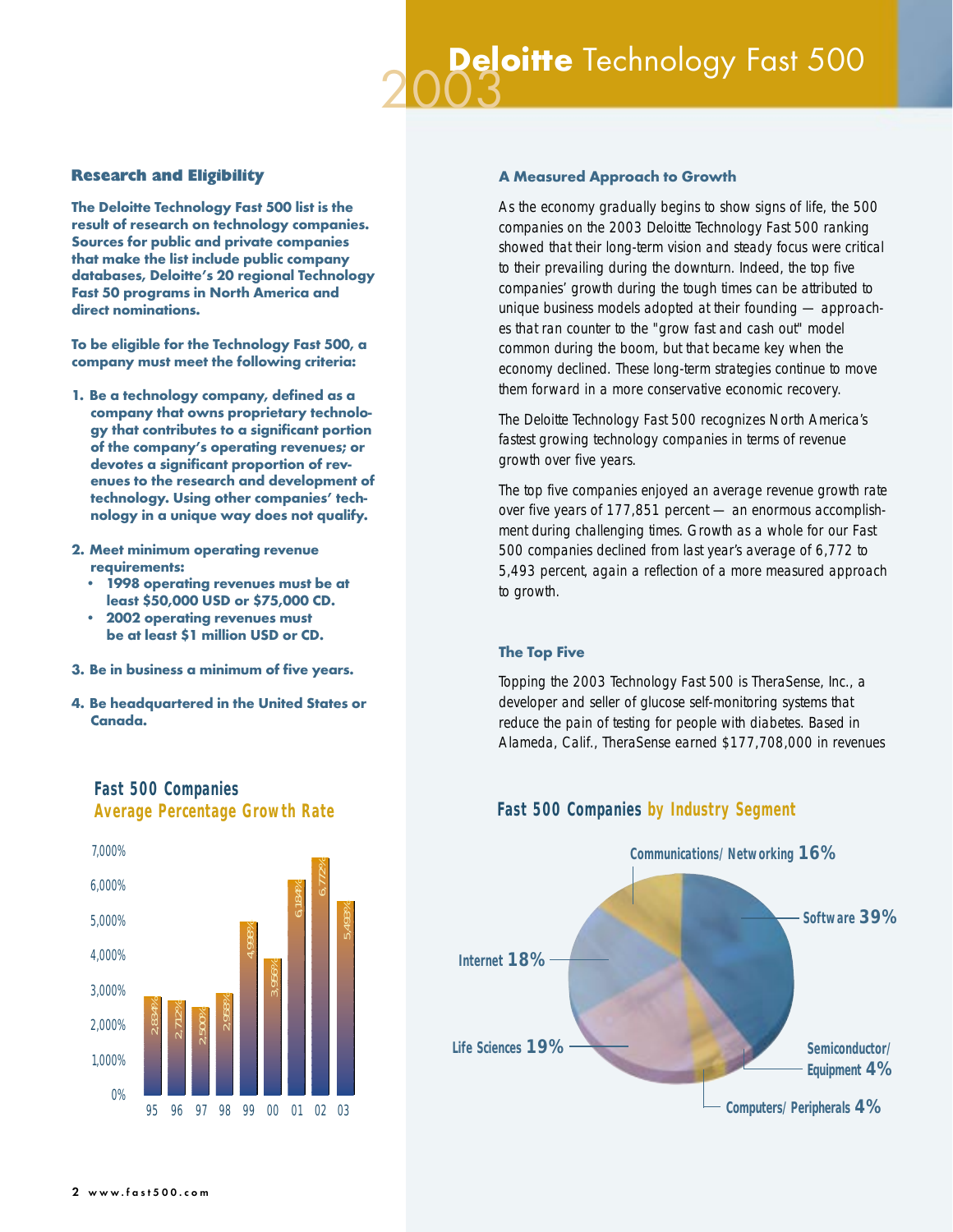in 2002, up an astounding 296,080 percent from 1998 revenues of \$60,000.

PAETEC Communications, Inc., a telecommunications company based in Fairport, N.Y., and a former Deloitte Rising Star, came in second on the list, with revenues of \$289,202,000 in 2002, a jump of 192,701 percent over five years from 1998 revenues of \$150,000.

In third place is Z-Tel Technologies, Inc., also a telecommunications company, based in Tampa, Fla. Z-Tel Technologies posted \$235,255,000 in revenues in 2002, 167,939 percent higher than its 1998 \$140,000 revenues.

Fourth place is held by webMethods, Inc., a provider of infrastructure software and services for business integration. The Fairfax, Va.-based company reported revenues of \$195,996,000 in 2002, a leap of 118,685 percent from 1998 revenues of \$165,000.

Advertising.com, Inc., a digital advertising company based in Baltimore, Md., is fifth on the list with 2002 revenues of \$74,066,000. This is 113,848 percent higher than its \$65,000 of revenues in 1998.

Given the difficulties in the telecommunications sector, it is noteworthy that two of the top five companies are in that segment.

#### **Fast Highlights**

While only one software company is in the top 10, software companies still dominate the Fast 500 list as a whole, numbering 197, or 39 percent, in 2003 down from 49 percent last year. And again, life sciences follows as the second most popular industry segment, increasing to 19 percent from 16 percent last year. Internet companies rose to third place this year with 18 percent, up from 10 percent in 2002. They are followed by communications/networking companies at 16 percent, up from 15 percent in 2002. Computers/peripherals and semiconductor/equipment industries each accounted for 4 percent of the companies on this year's list.

Geographically, Fast 500 companies were fairly consistent with last year. The West still dominates with the most Fast 500 companies — 32 percent — with California home to 126 of them. The Northeast again follows with 23 percent, followed by the Southeast (16 percent), Canada (14 percent), the Midwest (9 percent), and the Southwest (6 percent). The Southeastern region, however, reported the largest average growth in revenue at 9,209 percent.



Slightly fewer are public companies this year — 62 percent of companies compared to last year's 65 percent. Their average revenue growth is higher than private companies on the list: 6,164 percent, compared with 4,407 percent.

Twelve companies on this year's Fast 500 reported more than \$1 billion in revenues, two less than last year. The top revenue producer is Sanmina-SCI Corporation, a semiconductor company based in San Jose, Calif., at Number 344, with \$8.8 billion.

#### **Repeat Record Holder**

It is not unusual for companies to appear on the Fast 500 list from year to year, but it does get more and more difficult to repeat, as strong revenue growth usually results in a higher baseline year for the following year's calculation. Only one company is a nine-time winner, appearing every year since the Fast 500 was established in 1995. That company is VERITAS Software Corporation. Founded in 1989 and headquartered in Mountain View, Calif., VERITAS is a leading provider of storage management software for data protection, application availability and disaster recovery. VERITAS ranks 404 on the 2003 list with \$1.5 billion in revenues, reflecting a growth rate of 614 percent over five years.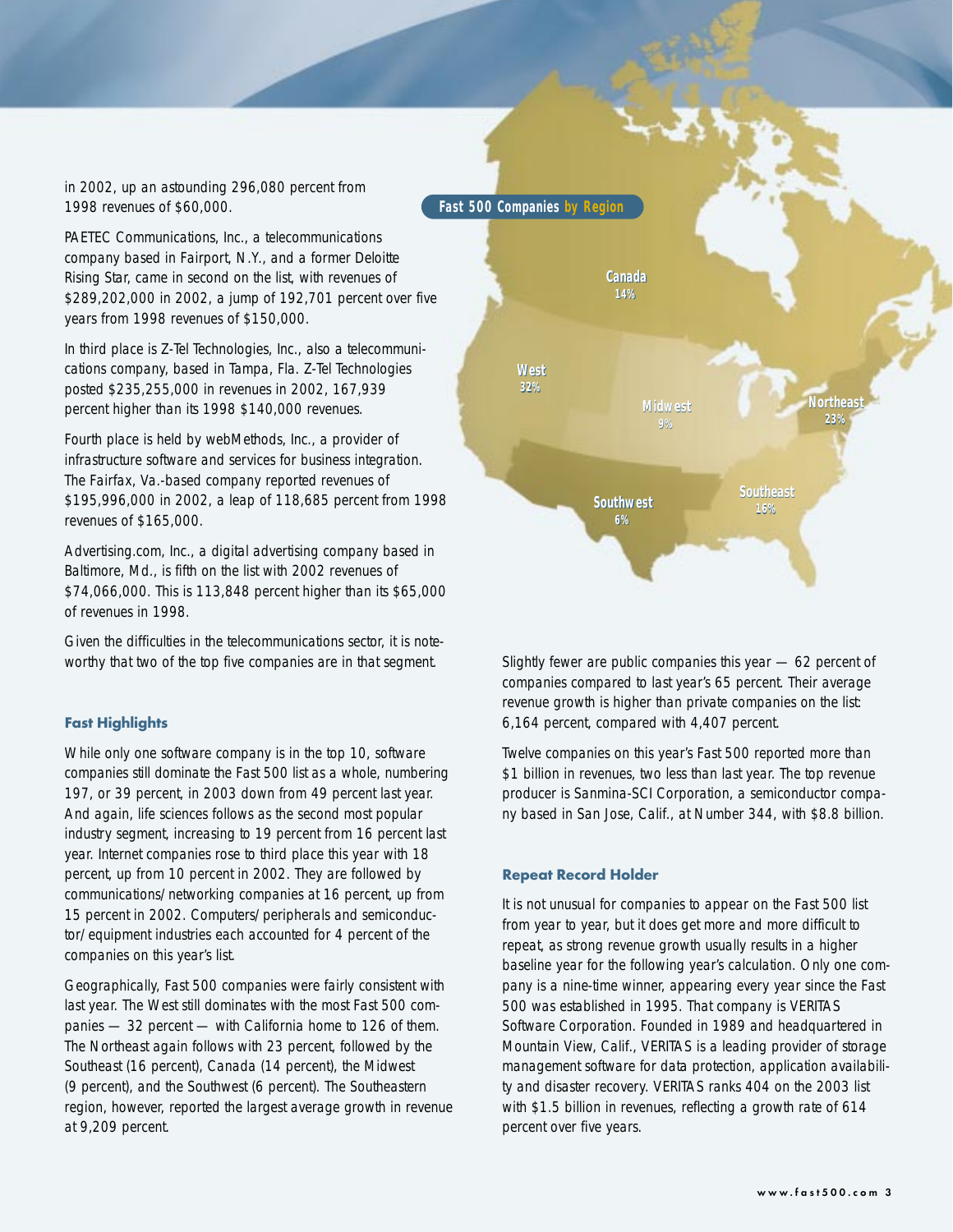### 2003 **Deloitte** Technology Fast 500

#### **THERASENSE, INC.**

1

Anyone who lives with diabetes knows how trying and painful the testing regimen can be. So, it's no surprise that a company with a product that reduces the pain would grow fast. And, that's the story of TheraSense Inc. The company, whose name derives from "therapeutic sensors," was founded in 1996 by Dr. Adam Heller and Ephraim Heller based on Dr. Heller's Wired Enzyme Technology, a glucose measurement process that changes biochemical concentrations to electrical signals. TheraSense chemist Dr. Ben Feldman then developed a method of glucose measurement that led to the company's first product, the FreeStyle Blood Glucose Monitoring System, which allows diabetics to measure glucose in smaller amounts of blood, resulting in less pain.

TheraSense's 1998 revenues of \$60,000 have since increased to more than \$177 million in 2002, a leap of 296,080 percent. Mark Lortz, the company's CEO, acknowledged that there were some tough challenges on the way. "Our real challenge early on was staying focused on developing our product while also building the infrastructure of our company," he said. "It was like trying to ride a bicycle while still putting it together."

TheraSense has built a holistic product line to accompany FreeStyle, including the FreeStyle Tracker, a PDA-like device that helps patients better manage their disease through information and behavior modification; and FreeStyle CoPilot, an online management system. "They allow both people with diabetes and their doctors to better manage the data associated with various aspects of diabetes," said Lortz.

The company is also working on Navigator, a continuous glucose monitoring device, and has a number of other diabetes products in the development pipeline. They're also looking into how their platform can be used for other disease states.

TheraSense is in 40 countries, so the big challenge, Lortz says, is to maintain their current flexibility and aggressiveness as they grow, without jeopardizing the company's financial well being. "We need to remain flexible while maintaining our momentum."

The result is the lowest industry churn rate for their mid-size customer base — enabling them to save money on customer acquisition and reinvest in their current customers — and the ability to drive more busi-

Chesonis said the privately held company has hit its five-year plan. "We're at the top of the curve, but we still have so many more things we can accomplish as a company," he said. One recent accomplishment is PAETEC's ISO 9002 certification, giving them the distinction of being the only certified CLEC/IXC in the country. The company also completed four successful "practice" acquisitions, totaling about 12 percent of its revenues. "We wanted to test how we'd extract value from and integrate the acquisitions," he said. "We're ready to do larger ones in the future." Chesonis' philosophy is to keep planning for the future. "With the core business growing and stable long-term, more new options will come

ness from those customers.

our way."



**W. Mark Lortz,** Chairman, President and CEO **Headquarters:** Alameda, CA **www.therasense.com Five-Year Revenue Growth:** 296,080%



 $\bigcap P$  5

**Arunas Chesonis,** Chairman, President and CEO

**Headquarters:** Fairport, NY

**www.paetec.com** 

**Five-Year Revenue Growth:** 192,701%





**D. Gregory Smith,** Chairman, President and CEO **Headquarters:** Tampa, FL

**www.z-tel.com** 

**Five-Year Revenue Growth:** 167,939%



### 2 **PAETEC COMMUNICATIONS, INC.**

While most telecom companies have been grimacing through tough times, PAETEC Communications has been racking up customers' smiles and growing the business. Founded in 1998 by Arunas Chesonis, the company earned \$150,000 its first year and a whopping \$23 million the following year. Five years after its launch, revenues hit over \$289 million, thanks to two things, says Chesonis, a highly experienced staff and a long-term strategic view. At a time when others were entering telecom with the idea that they'd get acquired and cash out, PAETEC chose to identify a market in need — the medium-sized business user — and focus on service.

"Five years ago, we didn't see a telecom company that mid-sized companies would either like to do business with or that employees would like to work for. We wanted to create the Nordstrom of service to mid-size customers like hospitals and universities who hadn't been catered to like that," said Chesonis. "We weren't going to be the biggest or the cheapest, but we'd be the most service-oriented toward the customers as well as our employees."

#### **Z-TEL TECHNOLOGIES, INC.**

Timing, they say, is everything. For Z-Tel Technologies, it really was everything. Z-Tel was born as a software company, the third start up for CEO D. Gregory Smith, who had a passion for tying real-time systems to traditional dial tone so residential and business users could have a more personal, intuitive phone service experience. Then came the passage of the Telecommunications Act of 1996, which established the Unbundled Network Element-Platform, or UNE-P. For the first time, this allowed competitive telecom companies to provide phone service to end-users over incumbent local telephone service providers' networks.

So, the software company became a telephone service provider, layering its proprietary software applications on top of the existing phone network, enabling it to offer its own bundled services to customers.

It proved to be a smart move. Now offering residential and commercial telephony services in 47 states, including wholesale services to Sprint and MCI, Z-Tel increased revenues 167,939 percent from \$140,000 in 1998 to more than \$235 million in 2002.

And, they did it during a downturn in the telecom industry that sent

others into bankruptcy. "A lot of start ups built their own networks before getting customers, so they were burdened by debt and went under," said Smith. "We lease the necessary facilities and layer enhanced services like our Personal Voice Assistant, on top, and we have little long-term debt as a result."

Z-Tel uses those enhanced services to battle churn. "Offer an address book, distribution lists and other personalized services, and you have a retention tool," said Smith. "Customers are going to be hard pressed to find its equivalent from another provider," he said. "That's our sweet spot."

While the focus has been on residential customers, Z-Tel is putting increased resources into the business sector. "With a large footprint and our wholesale capabilities, we can go into multi-location businesses with a complete managed approach," Smith said. "We're also interested in partnering to build voice over IP and are looking into wireless services. We want to build an integrated communications system for our customers that keep them loyal to us and us to them."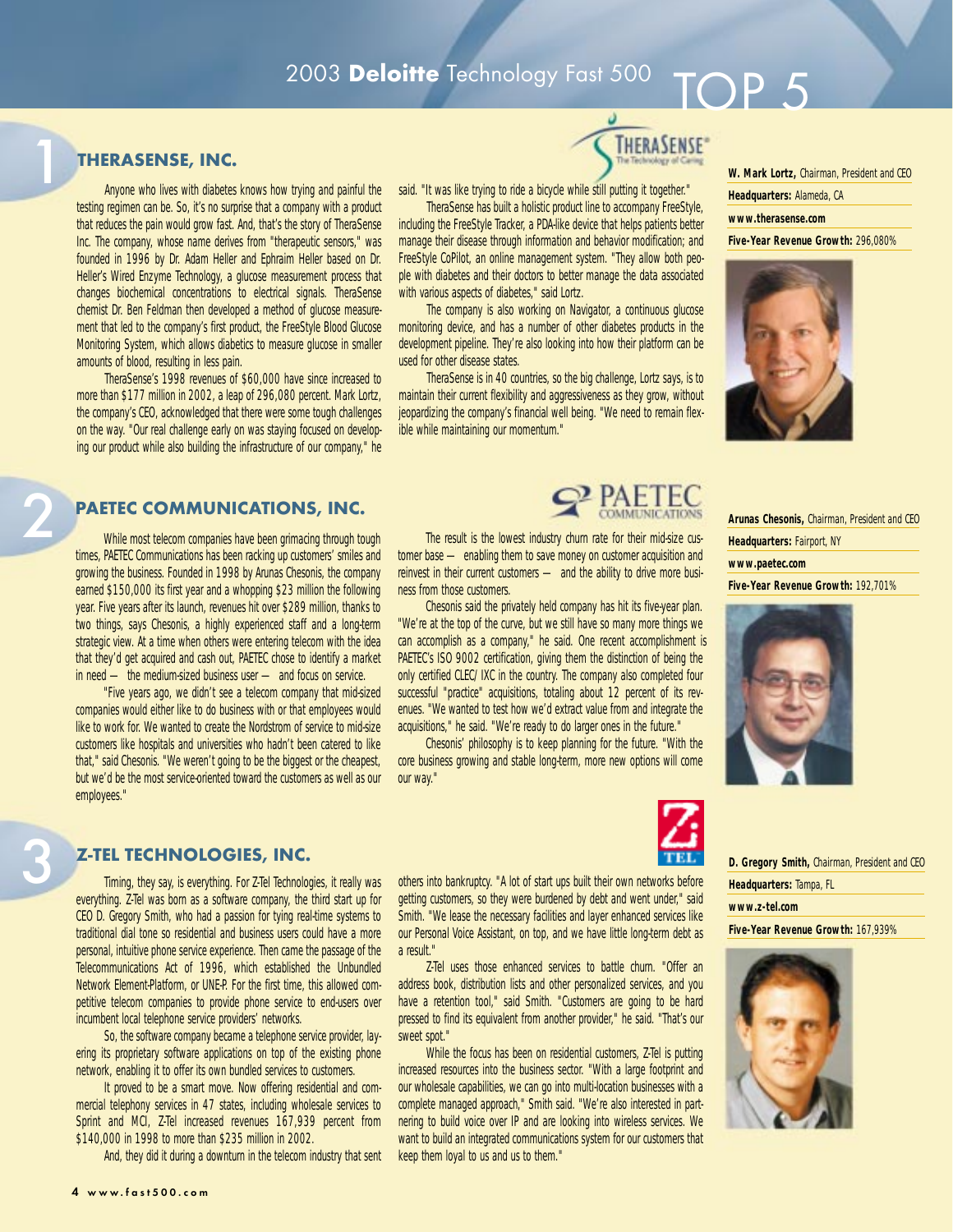# **Deloitte** Technology Fast 500 **On the Horizon:**<br> **Rising Stars**



5

### **WEBMETHODS, INC.**

Before the term "web services" was coined, the tech industry — including Microsoft — was calling the nascent sector "web methods." So, naturally, a pioneer in the field took it as its company name. Founded in 1996, webMethods now boasts more than 850 employees, 38 offices on five continents and 950-plus bluechip customers. It's the leading provider of integration software, with its Integration Platform, Workflow, Manager and Business Activity Monitoring products. Five years ago, its revenues were \$165,000. In 2002, the company posted revenues of almost \$196 million, not bad for a company that started out with a blank sheet of paper, a few computers and a desk from Price Club.

"The thing about the technology industry is that there's so much noise and activity, finding a way to rise above it is the challenge," said chairman and CEO Phillip Merrick. "One of the ways we did it was to put huge amounts of effort beyond creating great technology to make sure we were making our customers successful with our products and services."

Merrick's philosophy — putting customers first; treating customers, colleagues, and suppliers alike a la the "golden rule;" and running the company as openly and with all the integrity that can be mustered — has helped the company grow during an uncertain market. It also earned them an exceptional ranking by Institutional Shareholder Services. According to ISS, webMethods outperformed 97 percent of the companies in the Software and Services Group and 93 percent of the companies in the Russell 3000 Index for effective corporate governance practices.

Merrick considers himself a "realistic optimist," noting that integration is one of the highest priorities of CIOs and CTOs. The company is pursuing a new area, business activity monitoring, which along with business process management gives organizations a real-time view of what's happening in their business. "We call it Global Business Visibility," said Merrick. "It's a logical extension of what we've been doing, so we're putting a lot of emphasis in that area.

"We're in a terrific market," he adds. "We believe that by doing things the right way and keeping customer success as our first priority, we're building a strong foundation for the future."

#### **ADVERTISING.COM, INC. Idvertising.com**

It was an odd idea for an Internet advertising model during the heyday of the dot.com era — getting paid only when the advertiser got its customer and, in turn, paying network publishers per ad impressions. But with an optimization technology called AdLearn that used an advanced algorithm to identify the most promising audience and adjust the ad placement accordingly, brothers Scott and John Ferber were convinced that they had a model that was ahead of its time. And, so, in 1998, Advertising.com was launched.

"We were rejected a lot at first," recalled Scott Ferber, the company's CEO. "But it was such a rational concept we knew it would make sense. The key was to have enough yield to make money for the publishers. It was a novel idea. No one was doing it."

In Advertising.com's first year, revenues were all of \$65,000. But the company focused on building a network infrastructure and getting its first clients. "The payoff is a network serving over 10 billion impressions a month across more than 1,900 sites in the United States and Europe," said Ferber. And, the model doubters initially

rejected became Advertising.com's saving grace when the dot.com bubble burst. "The recession hit, and we grew," he said. In 2002, the company reported more than \$74 million in revenues, a leap over five years of 113,848 percent.

Ferber explained that Advertising.com intends to be the source for performance-based marketing for online advertisers and publishers. "For us, that means we're a one-stop shop for multi-platform marketing. Our goal is to provide the consumer with advertising that's relevant."

The company, which currently focuses on permission-based email, search, and web marketing, is looking into a variety of new forms of digital possibilities, including cell phones, digital billboards, digital television, ATM machines and cash registers. "If it's digital or interactive, we're going after it," said Ferber.

webMethods. **Phillip Merrick,** Chairman and CEO

**Headquarters:** Fairfax, VA **www.webmethods.com Five-Year Revenue Growth:** 118,685%



# Rising Stars



The Deloitte Technology Fast 500 also recognizes North America's 25

fastest growing young technology companies. These companies on the rise have met the same criteria as the Fast 500, but have been in business a minimum of three years and less than five years. Revenue growth is based over three years (2000–2002).

- 1. SMaL Camera Technologies 14. SinusPharma, Inc. Cambridge, MA Maurizio Arienzo, Ph.D. 3-yr Growth:12,924%
- 2. marketRx, Inc. Bridgewater, NJ Jaswinder S. Chadha 3-yr Growth: 11,725%
- 3. CharterAuction.com Quincy, MA Nathan W. Mckelvey 3-yr Growth: 8,717%
- SeamlessWeb Professional Solutions, Inc. New York, NY Jason R. Finger 3-yr Growth: 7,859%
- 5. iPhrase Technologies, Inc. Cambridge, MA Joseph Krivickas 3-yr Growth: 3,619%
- 6. BAM! Entertainment, Inc. San Jose, CA Raymond C. Musci 3-yr Growth: 3,584%
- 7. NexTag San Mateo, CA Purnendu Ojha 3-yr Growth: 3,230%
- 8. Creditex, Inc. New York, NY Sunil Hirani 3-yr Growth: 2,874%
- 9. Return Path, Inc. New York, NY Matthew Blumberg 3-yr Growth: 2,567%
- 10. Medidata Solutions, Inc. New York, NY Tarek Sherif 3-yr Growth: 2,510%
- 11. I-Behavior, Inc. Harrison, NY Lynn Wunderman 3-yr Growth: 2,170%
- 12. NetBotz®, Inc. Austin, TX Tom Goldman 3-yr Growth: 1,986%
- 13. BizNet Software, Inc. Irving, TX George McMann 3-yr Growth: 1,877%
- Carpinteria, CA John Wilczak 3-yr Growth: 1,738%
- 15. Ventus Networks Old Greenwich, CT Keith Charette 3-yr Growth: 1,661%
- 16. GoldPocket Interactive, Inc. Los Angeles, CA Scott Newman 3-yr Growth: 1,571%
- 17. Terion, Inc. Plano, TX Ken Cranston 3-yr Growth: 1,342%
- 18. HouseValues, Inc. Bellevue, WA Ian Morris 3-yr Growth: 1,258%
- 19. PriceGrabber.com Culver City, CA Tamim Mourad 3-yr Growth: 1,148%
- 20. Quintum Technologies, Inc. Eatontown, NJ Cheng T. Chen 3-yr Growth: 1,140%
- 21. Purcell Systems Liberty Lake, WA Peter J. Chase 3-yr Growth: 1,082%
- 22. WebSurveyor **Corporation** Herndon, VA Bruce Mancinelli 3-yr Growth: 1,079%
- 23. PharmaLinkFHI Research Triangle Park, NC Albert J. Siemens, Ph.D. 3-yr Growth: 1,053%
- 24. Pinpoint Networks, Inc. Durham, NC Jud Bowman 3-yr Growth: 1,042%
- 25. etrials Morrisville, NC John Cline 3-yr Growth: 1,017%



**Headquarters:** Baltimore, MD

**Scott Ferber,** CEO

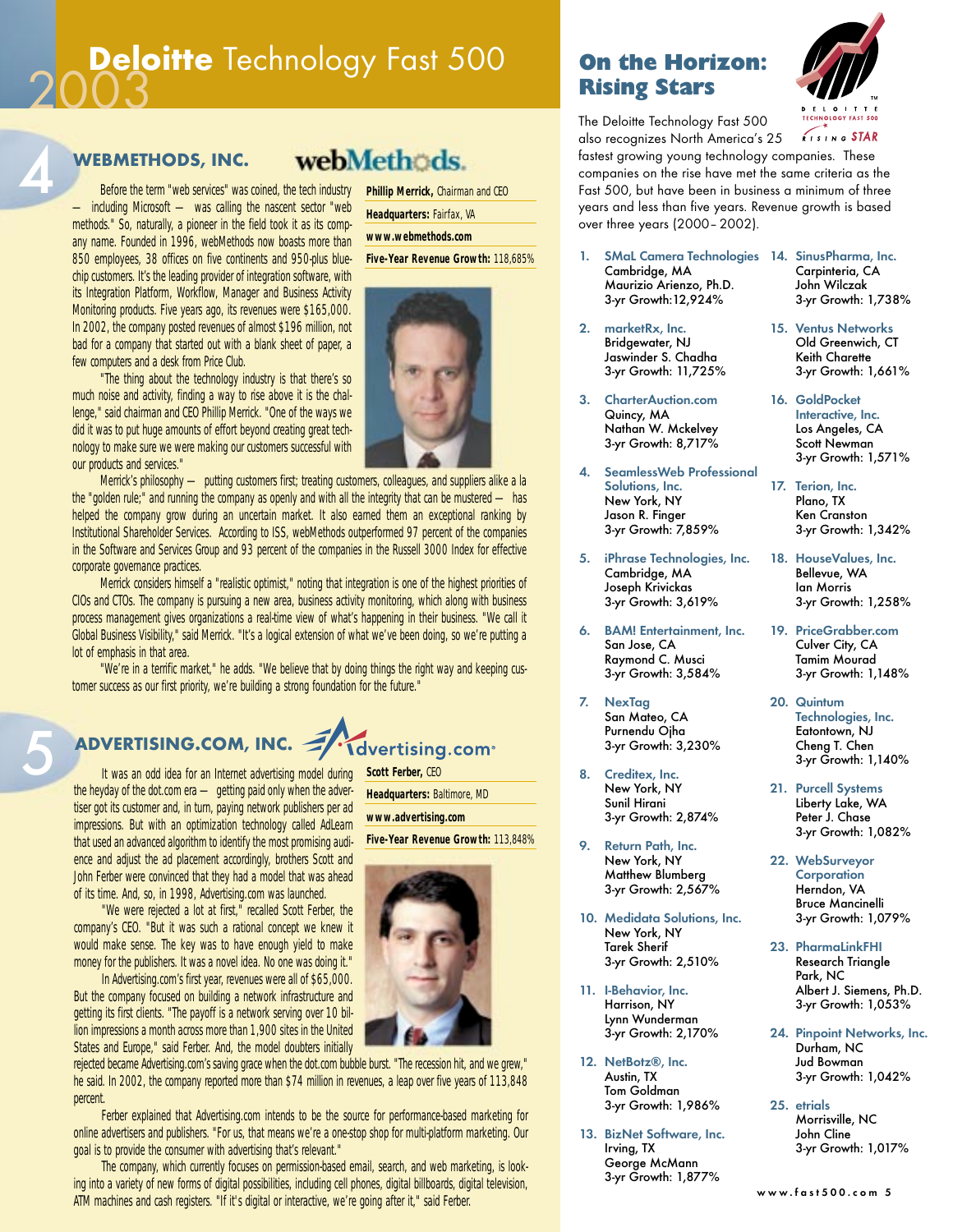# 2003 Deloitte Technology Fast 500 THE LIST

| Rank         | <b>Company Name</b>                     | <b>Industry Type</b>             | 98 Revenues<br>(thousands) | 02 Revenues<br>(thousands) | 5-year<br>% Growth | City                  | <b>State</b>                | <b>CEO Name</b>                        |
|--------------|-----------------------------------------|----------------------------------|----------------------------|----------------------------|--------------------|-----------------------|-----------------------------|----------------------------------------|
| $\mathbf{1}$ | TheraSense, Inc.                        | Life Sciences                    | \$60                       | \$177,708                  | 296,080%           | Alameda               | СA                          | W. Mark Lortz                          |
| 2            | PAETEC Communications, Inc.             | Communications/Networking        | 150                        | 289,202                    | 192,701%           | Fairport              | NΥ                          | <b>Arunas Chesonis</b>                 |
| 3            | Z-Tel Technologies, Inc.                | <b>Communications/Networking</b> | 140                        | 235,255                    | 167,939%           | Tampa                 | FL.                         | D. Gregory Smith                       |
| 4            | webMethods, Inc.                        | Software                         | 165                        | 195,996                    | 118,685%           | Fairfax               | VA                          | <b>Phillip Merrick</b>                 |
| 5            | Advertising.com, Inc.                   | Internet                         | 65                         | 74,066                     | 113,848%           | <b>Baltimore</b>      | <b>MD</b>                   | <b>Scott Ferber</b>                    |
| 6            | Overture Services, Inc.                 | Internet                         | 822                        | 667,730                    | 81,132%            | Pasadena              | CA                          | <b>Ted Meisel</b>                      |
| 7            | FindWhat.com                            | Internet                         | 59                         | 42,805                     | 72,451%            | <b>Fort Myers</b>     | FL.                         | Craig Pisaris-Henderson                |
| 8            | Sage Telecom, Inc.                      | <b>Communications/Networking</b> | 268                        | 187,637                    | 69,914%            | Allen                 | TX                          | <b>Dennis Houlihan</b>                 |
| 9            | At Road, Inc.                           | Communications/Networking        | 68                         | 44,420                     | 65,224%            | Fremont               | СA                          | Krish Panu                             |
| 10           | <b>United Therapeutics Corporation</b>  | <b>Life Sciences</b>             | 54                         | 30,120                     | 55,678%            | <b>Silver Spring</b>  | <b>MD</b>                   | Martine Rothblatt, Ph.D., J.D., M.B.A. |
| 11           | Marvell Technology Group Limited        | Communications/Networking        | 625                        | 288,795                    | 46,107%            | Sunnyvale             | CA                          | Sehat Sutardja                         |
| 12           | Plumtree Software, Inc.                 | Software                         | 181                        | 82,919                     | 45,712%            | San Francisco         | CA                          | John Kunze                             |
| 13           | TouchTunes Music Corporation            | Computer/Peripherals             | 72                         | 23,758                     | 32,897%            | Las Vegas             | <b>NV</b>                   | John Perrachon                         |
| 14           | <b>MASCON Global Limited</b>            | Software                         | 163                        | 51,218                     | 31,322%            | Schaumburg            | IL                          | Sandy Chandra                          |
| 15           | Internet Pictures Corp.                 | Software                         | 77                         | 22,413                     | 29,008%            | San Ramon             | СA                          | Don Strickland                         |
| 16           | <b>Continuous Computing Corporation</b> | Communications/Networking        | 57                         | 16,229                     | 28,372%            | San Diego             | СA                          | Kenneth Kalb                           |
| 17           | Selectica, Inc.                         | Software                         | 170                        | 47,194                     | 27,661%            | San Jose              | CA                          | <b>Stephen Bennion</b>                 |
| 18           | LendingTree, Inc.                       | Internet                         | 409                        | 111,406                    | 27,139%            | Charlotte             | NC                          | Douglas Lebda                          |
| 19           | ViroLogic, Inc.                         | <b>Life Sciences</b>             | 102                        | 25,261                     | 24,666%            | South San Francisco   | СA                          | William Young                          |
| 20           | Capstone Turbine Corporation            | Semiconductor/Equipment          | 84                         | 19,529                     | 23,149%            | Chatsworth            | СA                          | John Tucker                            |
| 21           | aQuantive Inc.                          | Software                         | 599                        | 132,650                    | 22,045%            | Seattle               | <b>WA</b>                   | <b>Brian McAndrews</b>                 |
| 22           | DigitalThink, Inc.                      | Software                         | 201                        | 43,356                     | 21,470%            | San Francisco         | СA                          | <b>Michael Pope</b>                    |
| 23           | Art.com                                 | Internet                         | 116                        | 24,562                     | 21,074%            | Raleigh               | <b>NC</b>                   | Joshua Chodniewicz                     |
| 24           | NetScreen Technologies                  | Communications/Networking        | 665                        | 138,482                    | 20,724%            | Sunnyvale             | СA                          | <b>Robert Thomas</b>                   |
| 25           | Valicert, Inc.                          | Internet                         | 60                         | 11,687                     | 19,378%            | <b>Mountain View</b>  | CA                          | John Vigouroux                         |
| 26           | <b>Adolor Corporation</b>               | Life Sciences                    | 150                        | 28,409                     | 18,839%            | Exton                 | PA                          | Bruce A. Peacock                       |
| 27           | GlobeTel Communications Corp.           | Communications/Networking        | 66                         | 11,690                     | 17,612%            | Miami                 | FL.                         | Timothy M. Huff                        |
| 28           | Openwave Systems Inc.                   | Communications/Networking        | 2,205                      | 364,832                    | 16,446%            | <b>Redwood City</b>   | СA                          | Don Listwin                            |
| 29           | NexTrade Holdings Inc.                  | Software                         | 101                        | 15,512                     | 15,258%            | Clearwater            | FL.                         | Mark Yegge                             |
| 30           | Peopleclick, Inc.                       | Software                         | 239                        | 35,519                     | 14,762%            | Raleigh               | NC                          | Stephen A. Sasser                      |
| 31           | Juniper Networks, Inc.                  | Internet                         | 3,807                      | 546,547                    | 14,256%            | Sunnyvale             | СA                          | <b>Scott Kriens</b>                    |
| 32           | <b>ITXC Corp.</b>                       | Communications/Networking        | 1,891                      | 268,382                    | 14,093%            | Princeton             | NJ                          | <b>Tom Evslin</b>                      |
| 33           | Centillium Communications, Inc.         | <b>Communications/Networking</b> | 752                        | 104,972                    | 13,859%            | Fremont               | СA                          | Faraj Aalaei                           |
| 34           | Tridium, Inc.                           | Software                         | 70                         | 9,397                      | 13,324%            | Richmond              | VA                          | John Petze                             |
| 35           | Extreme CCTV Inc.                       | Semiconductor/Equipment          | 138                        | 17,649                     | 12,689%            | Burnaby               | BC                          | Jack Gin                               |
| 36           | NetRatings, Inc.                        | Internet                         | 237                        | 29,706                     | 12,434%            | Milpitas              | СA                          | <b>William Pulver</b>                  |
| 37           | Amaze Entertainment                     | Semiconductor/Equipment          | 102                        | 11,807                     | 11,475%            | Kirkland              | <b>WA</b>                   | Dan Elenbaas                           |
| 38           | Incurrent Solutions, Inc.               | Software                         | 113                        | 12,938                     | 11,350%            | Parsippany            | NJ                          | Dave Hickey                            |
| 39           | PaymentOne Corporation                  | Internet                         | 118                        | 13,449                     | 11,297%            | San Jose              | СA                          | Joe Lynam                              |
| 40           | Pixelworks, Inc.                        | Semiconductor/Equipment          | 978                        | 102,641                    | 10,395%            | Tualatin              | 0R                          | <b>Allen Alley</b>                     |
| 41           | Barcoding.com                           | Software                         | 116                        | 11,940                     | 10,193%            | <b>Baltimore</b>      | <b>MD</b>                   | <b>Jay Steinmetz</b>                   |
| 42           | Youbet.com, Inc.                        | Internet                         | 264                        | 25,872                     | 9,700%             | <b>Woodland Hills</b> | СA                          | Charles F. Champion                    |
| 43           | Critical Path, Inc.                     | Software                         | 897                        | 87,133                     | 9,614%             | San Francisco         | СA                          | Al Shipp                               |
| 44           | Ask Jeeves, Inc.                        | Internet                         | 800                        | 74,136                     | 9,167%             | Emeryville            | СA                          | A. George Battle                       |
| 45           | Earth Search Sciences                   | Life Sciences                    | 55                         | 5,044                      | 9,071%             | Kalispell             | МT                          | Larry Vance                            |
| 46           | TriPath Technology, Inc.                | Semiconductor/Equipment          | 180                        | 16,227                     | 8,915%             | San Jose              | СA                          | Adya Tripathi, Ph.D.                   |
| 47           | Raindance Communications                | Communications/Networking        | 675                        | 60,651                     | 8,885%             | Louisville            | $\boldsymbol{\mathfrak{c}}$ | Nicholas Cuccaro                       |
| 48           | Digimarc Corp.                          | Software                         | 984                        | 86,617                     | 8,703%             | Tualatin              | 0R                          | <b>Bruce Davis</b>                     |
| 49           | SEQUENOM, Inc.                          | Life Sciences                    | 351                        | 30,885                     | 8,699%             | San Diego             | СA                          | Toni Schuh, Ph.D.                      |
| 50           | QLT Inc.                                | Life Sciences                    | 2,004                      | 173,496                    | 8,557%             | Vancouver             | ВC                          | <b>Paul Hastings</b>                   |

6 www.fast500.com Canadian company revenues are stated in Canadian dollars.

**1-50**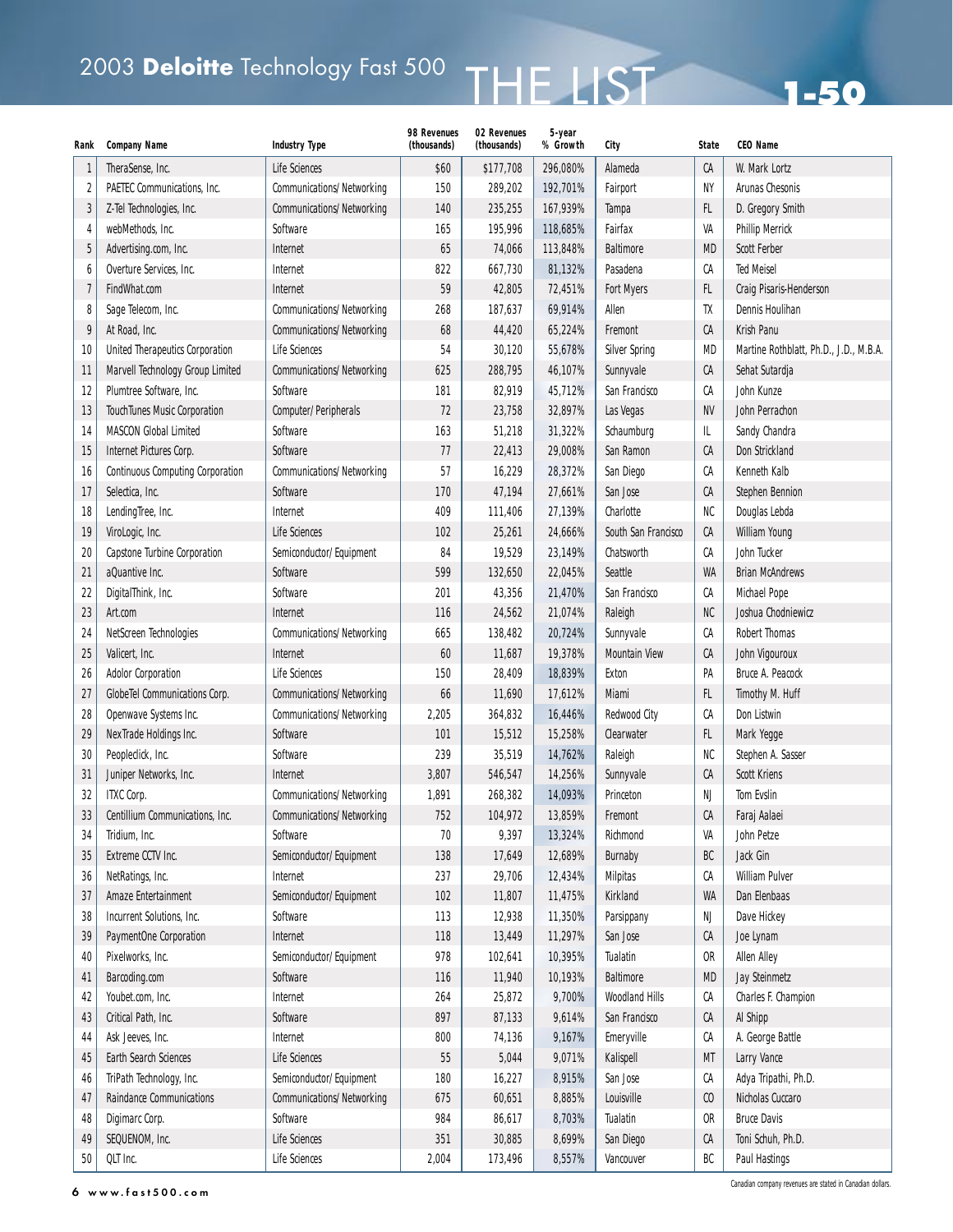### 2003 **Deloitte** Technology Fast 500 **51-100**

| Rank | <b>Company Name</b>                     | <b>Industry Type</b>             | 98 Revenues<br>(thousands) | 02 Revenues<br>(thousands) | 5-year<br>% Growth | City                 | <b>State</b> | <b>CEO Name</b>           |
|------|-----------------------------------------|----------------------------------|----------------------------|----------------------------|--------------------|----------------------|--------------|---------------------------|
| 51   | iBasis, Inc.                            | Communications/Networking        | \$1,978                    | \$164,942                  | 8,239%             | Burlington           | MA           | Ofer Gneezy               |
| 52   | Apogee Technology, Inc.                 | Semiconductor/Equipment          | 61                         | 5,061                      | 8,197%             | Norwood              | MA           | <b>Herbert Stein</b>      |
| 53   | Register.com, Inc.                      | Software                         | 1,319                      | 106,288                    | 7,958%             | New York             | NΥ           | Peter Forman              |
| 54   | Allegiance Telecom, Inc.                | Communications/Networking        | 9,786                      | 770,982                    | 7,778%             | <b>Dallas</b>        | TX           | Royce Holland             |
| 55   | Cray Inc.                               | Computer/Peripherals             | 1,988                      | 155,069                    | 7,700%             | Seattle              | WA           | James E. Rottsolk         |
| 56   | Aether Systems, Inc.                    | Software                         | 1,512                      | 116,531                    | 7,607%             | <b>Owings Mills</b>  | <b>MD</b>    | David Oros                |
| 57   | Schema Inc.                             | Software                         | 254                        | 19,545                     | 7,595%             | <b>Rochelle Park</b> | NJ           | Joseph Ben-Dov            |
| 58   | EasyLink Services Corporation           | <b>Communications/Networking</b> | 1,495                      | 114,354                    | 7,549%             | Piscataway           | NJ           | <b>Thomas Murawski</b>    |
| 59   | SonoSite, Inc.                          | Life Sciences                    | 973                        | 73,035                     | 7,406%             | <b>Bothell</b>       | WA           | Kevin M. Goodwin          |
| 60   | RiskMetrics Group, Inc.                 | Software                         | 401                        | 29,579                     | 7,276%             | New York             | NY           | Ethan Berman              |
| 61   | Covad Communications Grp.               | <b>Communications/Networking</b> | 5,326                      | 383,496                    | 7,100%             | Santa Clara          | СA           | Charles E. Hoffman        |
| 62   | edocs, Inc.                             | Software                         | 480                        | 34,511                     | 7,090%             | <b>Natick</b>        | MA           | Kevin Laracey             |
| 63   | MindShare Design, Inc.                  | Internet                         | 77                         | 5,536                      | 7,090%             | San Francisco        | СA           | <b>Steve Smith</b>        |
| 64   | <b>Blast Radius Inc.</b>                | Internet                         | 316                        | 22,640                     | 7,065%             | Vancouver            | BC           | <b>Gurval Caer</b>        |
| 65   | Burke Consortium, Inc.                  | Internet                         | 139                        | 9,875                      | 7,004%             | Alexandria           | VA           | Janey Nodeen              |
| 66   | <b>WebEx Communications, Inc.</b>       | Internet                         | 1,987                      | 139,861                    | 6,939%             | San Jose             | СA           | Subrah Iyar               |
| 67   | Epoch Biosciences, Inc.                 | <b>Life Sciences</b>             | 160                        | 11,226                     | 6,916%             | <b>Bothell</b>       | <b>WA</b>    | <b>William Gerber</b>     |
| 68   | <b>InterNAP Network Services</b>        | Internet                         | 1,957                      | 132,487                    | 6,670%             | Atlanta              | GA           | Gregory A. Peters         |
| 69   | The Planet Internet Services, Inc.      | Internet                         | 73                         | 4,899                      | 6,611%             | <b>Dallas</b>        | TX           | <b>Peter Pathos</b>       |
| 70   | Haemacure Corporation                   | Life Sciences                    | 318                        | 21,318                     | 6,604%             | Montreal             | QC           | Marc Paquin               |
| 71   | ID Biomedical Corp.                     | Life Sciences                    | 168                        | 10,885                     | 6,379%             | Vancouver            | BC           | Anthony F. Holler, M.D.   |
| 72   | Vesta Corp.                             | Internet                         | 5,035                      | 323,740                    | 6,330%             | Portland             | <b>OR</b>    | Douglas Fieldhouse        |
| 73   | <b>Universal Access Global Holdings</b> | <b>Communications/Networking</b> | 1,629                      | 101,155                    | 6,110%             | Chicago              | IL.          | Randall R. Lay            |
| 74   | Pinnacor Inc.                           | Software                         | 568                        | 34,566                     | 5,986%             | New York             | NY           | <b>Kirk Loevner</b>       |
| 75   | The SCO Group, Inc.                     | Software                         | 1,057                      | 64,241                     | 5,978%             | Lindon               | UT           | Darl C. McBride           |
| 76   | BioSphere Medical, Inc.                 | <b>Life Sciences</b>             | 202                        | 12,152                     | 5,916%             | Rockland             | MA           | Paul Looney               |
| 77   | Nomadix, Inc.                           | Communications/Networking        | 69                         | 4,037                      | 5,751%             | Westlake Village     | СA           | <b>Patrick Parker</b>     |
| 78   | KBACE Technologies, Inc.                | Software                         | 222                        | 11,932                     | 5,275%             | <b>Bedford</b>       | NΗ           | <b>Edward Lazzari</b>     |
| 79   | Docent, Inc.                            | Software                         | 541                        | 27,792                     | 5,037%             | <b>Mountain View</b> | CA           | R. Andrew Eckert          |
| 80   | <b>IntelliReach Corporation</b>         | Software                         | 70                         | 3,579                      | 5,013%             | Dedham               | MA           | Sam Levine                |
| 81   | GAITS, Inc.                             | <b>Communications/Networking</b> | 114                        | 5,667                      | 4,871%             | Springfield          | VA           | <b>Thomas Asefi</b>       |
| 82   | Cortex Pharmaceuticals, Inc.            | <b>Life Sciences</b>             | 130                        | 6,432                      | 4,848%             | Irvine               | СA           | Roger G. Stoll, Ph.D.     |
| 83   | Ektron, Inc.                            | Software                         | 69                         | 3,271                      | 4,641%             | Amherst              | NΗ           | <b>William Rogers</b>     |
| 84   | XIOtech Corporation                     | Computer/Peripherals             | 1,542                      | 72,247                     | 4,585%             | <b>Eden Prairie</b>  | ΜN           | Ken Hendrickson           |
| 85   | Deltagen, Inc.                          | Life Sciences                    | 381                        | 17,690                     | 4,543%             | <b>Redwood City</b>  | СA           | Joseph Limber             |
| 86   | Tellium Inc.                            | Communications/Networking        | 1,364                      | 61,973                     | 4,443%             | Oceanport            | NJ           | Harry Carr                |
| 87   | ActioNet, Inc.                          | Software                         | 64                         | 2,884                      | 4,406%             | Fairfax              | VA           | Ashley W. Chen            |
| 88   | <b>Magnet Communications</b>            | Software                         | 344                        | 15,123                     | 4,296%             | Atlanta              | GA           | <b>Steve Gordon</b>       |
| 89   | ATX Communications, Inc.                | Communications/Networking        | 6,713                      | 293,721                    | 4,275%             | Bala Cynwyd          | PA           | Thomas Gravina            |
| 90   | Corio, Inc.                             | Internet                         | 1,292                      | 56,144                     | 4,246%             | San Carlos           | СA           | George Kadifa             |
| 91   | GoAmerica, Inc.                         | Communications/Networking        | 827                        | 35,912                     | 4,242%             | Hackensack           | NJ           | Dan Luis                  |
| 92   | The Go Daddy Group, Inc.                | Software                         | 415                        | 17,934                     | 4,221%             | Scottsdale           | AZ           | <b>Bob Parsons</b>        |
| 93   | Triton PCS Holdings, Inc.               | <b>Communications/Networking</b> | 16,578                     | 715,985                    | 4,219%             | Berwyn               | PA           | <b>Michael Kalogris</b>   |
| 94   | Expedia, Inc.                           | Internet                         | 13,827                     | 590,598                    | 4,171%             | Bellevue             | WA           | Erik Blachford            |
| 95   | Commerce One, Inc.                      | Internet                         | 2,563                      | 105,529                    | 4,017%             | Pleasanton           | СA           | Mark Hoffman              |
| 96   | Dynex Power Inc.                        | Semiconductor/Equipment          | 969                        | 38,365                     | 3,859%             | Ottawa               | 0N           | Michael LeGoff            |
| 97   | Tripwire, Inc.                          | Software                         | 429                        | 16,896                     | 3,838%             | Portland             | OR.          | W. Wyatt Starnes          |
| 98   | NetIQ Corporation                       | Software                         | 7,070                      | 278,239                    | 3,835%             | San Jose             | СA           | <b>Charles Boesenberg</b> |
| 99   | KANA Software, Inc.                     | Software                         | 2,049                      | 79,090                     | 3,760%             | Menlo Park           | СA           | Chuck Bay                 |
| 100  | Motive Communications, Inc.             | Software                         | 1,417                      | 54,536                     | 3,749%             | Austin               | TX           | Scott Harmon              |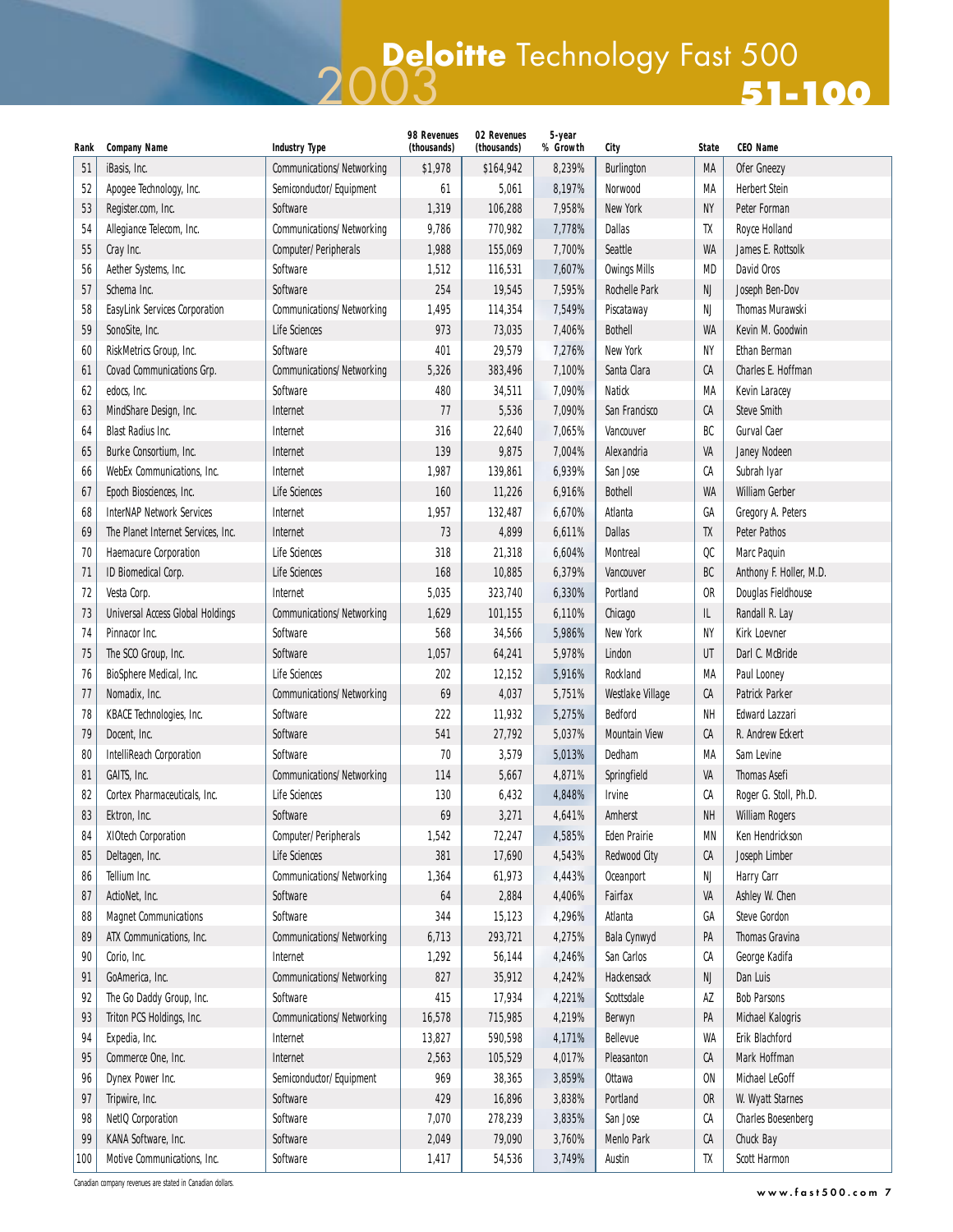# 2003 Deloitte Technology Fast 500  $\,$  THE LIST 201-150

| Rank | <b>Company Name</b>                            | <b>Industry Type</b>                            | 98 Revenues<br>(thousands) | 02 Revenues<br>(thousands) | 5-year<br>% Growth | City                              | <b>State</b>   | <b>CEO Name</b>                                          |
|------|------------------------------------------------|-------------------------------------------------|----------------------------|----------------------------|--------------------|-----------------------------------|----------------|----------------------------------------------------------|
| 101  | <b>Cyber Merchants Exchange</b>                | Internet                                        | \$66                       | \$2,465                    | 3,635%             | <b>El Monte</b>                   | CA             | Frank Yuan                                               |
| 102  | <b>Silicon Genetics</b>                        | <b>Life Sciences</b>                            | 159                        | 5,893                      | 3,606%             | <b>Redwood City</b>               | СA             | Saeid Akhtari                                            |
| 103  | Universal Space Network, Inc.                  | <b>Communications/Networking</b>                | 188                        | 6,960                      | 3,602%             | Newport Beach                     | CA             | <b>Thomas Ingersoll</b>                                  |
| 104  | eAutoclaims.com., Inc.                         | Internet                                        | 877                        | 32,283                     | 3,581%             | Oldsmar                           | FL.            | <b>Eric Seidel</b>                                       |
| 105  | <b>WaveRider Communications Inc.</b>           | Internet                                        | 378                        | 13,361                     | 3,435%             | Toronto                           | <b>ON</b>      | D. Bruce Sinclair                                        |
| 106  | SpectraSite Communications, Inc.               | Communications/Networking                       | 8,798                      | 309,334                    | 3,416%             | Cary                              | NC             | Stephen Clark                                            |
| 107  | Cardiac Science                                | <b>Life Sciences</b>                            | 1,437                      | 50,043                     | 3,382%             | <b>Irvine</b>                     | CA             |                                                          |
| 108  | Epicus Communications Group, Inc.              | Communications/Networking                       | 176                        | 6,030                      | 3,326%             | West Palm Beach                   | FL.            | Raymond W. Cohen<br>Gerard Haryman                       |
| 109  | Genta Incorporated                             | Life Sciences                                   | 105                        | 3,559                      | 3,290%             |                                   | <b>NJ</b>      |                                                          |
|      | Altiris Inc.                                   | Software                                        | 1,862                      | 62,876                     | 3,277%             | <b>Berkeley Heights</b><br>Lindon | UT             | Raymond P. Warrell, Jr., M.D.<br><b>Greg Butterfield</b> |
| 110  |                                                | <b>Life Sciences</b>                            | 386                        |                            |                    |                                   | TX             | Thomas W. Erickson                                       |
| 111  | <b>Luminex Corporation</b>                     |                                                 |                            | 13,008                     | 3,270%             | Austin                            | VA             |                                                          |
| 112  | <b>Mythic Entertainment</b>                    | Software                                        | 702                        | 23,153                     | 3,198%             | Fairfax                           |                | Mark Jacobs                                              |
| 113  | Audible, Inc.                                  | Internet                                        | 376                        | 12,370                     | 3,190%             | Wayne                             | NJ             | Donald Katz                                              |
| 114  | <b>Silicon Laboratories</b>                    | Semiconductor/Equipment<br><b>Life Sciences</b> | 5,609                      | 182,016                    | 3,145%             | Austin                            | TX             | Navdeep Sooch                                            |
| 115  | Cephalon, Inc.                                 |                                                 | 15,655                     | 506,897                    | 3,138%             | <b>West Chester</b>               | PA             | Frank Baldino, Jr., Ph.D.                                |
| 116  | <b>E-Travel Experts</b>                        | Internet                                        | 387                        | 12,494                     | 3,128%             | <b>Eden Prairie</b>               | MN             | <b>Tom Doering</b>                                       |
| 117  | Sonic Innovations, Inc.                        | <b>Life Sciences</b>                            | 2,143                      | 68,018                     | 3,074%             | Salt Lake City                    | UT             | Andrew G. Raguskus                                       |
| 118  | Interwoven, Inc.                               | Software                                        | 4,003                      | 126,832                    | 3,068%             | Sunnyvale                         | СA             | <b>Martin Brauns</b>                                     |
| 119  | <b>OmniVision Technologies</b>                 | Semiconductor/Equipment                         | 1,476                      | 46,518                     | 3,052%             | Sunnyvale                         | CA             | Shaw Hong                                                |
| 120  | VeriSign, Inc.                                 | Software                                        | 38,930                     | 1,221,668                  | 3,038%             | <b>Mountain View</b>              | СA             | <b>Stratton Sclavos</b>                                  |
| 121  | Synhrgy HR Technologies, Inc.                  | Internet                                        | 1,568                      | 48,255                     | 2,977%             | Houston                           | TX             | David Carlson                                            |
| 122  | dot com Entertainment Group                    | Software                                        | 180                        | 5,505                      | 2,958%             | <b>Oakville</b>                   | <b>ON</b>      | <b>Scott White</b>                                       |
| 123  | Strategy First Inc.                            | Software                                        | 519                        | 15,847                     | 2,953%             | Montreal                          | $_{\rm OC}$    | Don McFatridge                                           |
| 124  | ValueClick, Inc.                               | Internet                                        | 2,059                      | 62,554                     | 2,938%             | Westlake Village                  | СA             | James Zarley                                             |
| 125  | CYA Technologies, Inc.                         | Software                                        | 80                         | 2,423                      | 2,929%             | <b>Trumbull</b>                   | CT             | Elaine S. Price                                          |
| 126  | Boomerang Tracking Inc.                        | Communications/Networking                       | 581                        | 17,451                     | 2,904%             | Montreal                          | OC             | Peter Lashchuk                                           |
| 127  | Aerogen, Inc.                                  | <b>Life Sciences</b>                            | 85                         | 2,532                      | 2,879%             | <b>Mountain View</b>              | ${\sf CA}$     | Jane Shaw, Ph.D.                                         |
| 128  | DOV Pharmaceutical, Inc.                       | <b>Life Sciences</b>                            | 83                         | 2,390                      | 2,780%             | Hackensack                        | NJ             | Arnold S. Lippa, Ph.D.                                   |
| 129  | iProspect, Inc.                                | Internet                                        | 213                        | 6,091                      | 2,760%             | Arlington                         | МA             | Fredrick Marckini                                        |
| 130  | priceline.com Incorporated                     | Internet                                        | 35,237                     | 1,003,606                  | 2,748%             | Norwalk                           | CT             | Jeffery H. Boyd                                          |
| 131  | Mediagrif Interactive Technologies             | Internet                                        | 1,276                      | 36,051                     | 2,725%             | Longueil                          | $_{\rm OC}$    | <b>Denis Gadbois</b>                                     |
| 132  | MUSICMATCH, Inc.                               | Internet                                        | 867                        | 24,324                     | 2,706%             | San Diego                         | СA             | <b>Dennis Mudd</b>                                       |
| 133  | Quovadx, Inc.                                  | Internet                                        | 2,270                      | 63,658                     | 2,704%             | Englewood                         | C <sub>0</sub> | Lorine Sweeney                                           |
| 134  | Ariba, Inc.                                    | Internet                                        | 8,363                      | 229,803                    | 2,648%             | Sunnyvale                         | СA             | Robert M. Calderoni                                      |
| 135  | <b>ProClarity Corporation</b>                  | Software                                        | 444                        | 12,170                     | 2,641%             | Boise                             | $\sf ID$       | <b>Bob Lokken</b>                                        |
| 136  | <b>Fidelity National Information Solutions</b> | Software                                        | 15,068                     | 412,168                    | 2,635%             | Santa Barbara                     | СA             | Patrick F. Stone                                         |
| 137  | GiftCertificates.com                           | Internet                                        | 2,600                      | 70,503                     | 2,612%             | Seattle                           | WA             | Michael Ahern                                            |
| 138  | OPEN incorporated                              | Software                                        | 72                         | 1,937                      | 2,590%             | St. Paul                          | MN             | Michael Vukovich                                         |
| 139  | WorldLink, Inc.                                | Computer/Peripherals                            | 72                         | 1,906                      | 2,547%             | Richardson                        | TX             | Adil Adi                                                 |
| 140  | Honeybee Technology Inc.                       | Internet                                        | 119                        | 3,113                      | 2,516%             | Montreal                          | $_{\rm OC}$    | Lino Matteo                                              |
| 141  | Prometheus Laboratories Inc.                   | Life Sciences                                   | 2,623                      | 68,159                     | 2,499%             | San Diego                         | CA             | Michael J. Walsh                                         |
| 142  | eBay Inc.                                      | Internet                                        | 47,352                     | 1,214,100                  | 2,464%             | San Jose                          | СA             | Meg Whitman                                              |
| 143  | <b>Hydrogenics Corporation</b>                 | Semiconductor/Equipment                         | 986                        | 24,875                     | 2,423%             | Mississauga                       | ${\sf ON}$     | Pierre Rivard                                            |
| 144  | Intrinsyc Software International, Inc.         | Software                                        | 563                        | 14,175                     | 2,418%             | Vancouver                         | BC             | Derek Spratt                                             |
| 145  | ComGlobal Systems, Inc.                        | Software                                        | 1,119                      | 28,083                     | 2,410%             | San Diego                         | ${\sf CA}$     | James Dean                                               |
| 146  | Workstream Inc.                                | Internet                                        | 928                        | 23,166                     | 2,396%             | Ottawa                            | ON             | Michael Mullarkey                                        |
| 147  | Protein Polymer Technologies, Inc.             | <b>Life Sciences</b>                            | 121                        | 3,012                      | 2,389%             | San Diego                         | СA             | J. Thomas Parmeter, Ph.D.                                |
| 148  | Kaydara Inc.                                   | Software                                        | 282                        | 7,015                      | 2,388%             | Montreal                          | QC             | Michel Besner                                            |
| 149  | E.piphany, Inc.                                | Software                                        | 3,377                      | 83,830                     | 2,382%             | San Mateo                         | СA             | Roger Siboni                                             |
| 150  | <b>Current Analysis</b>                        | Internet                                        | 790                        | 19,600                     | 2,381%             | Sterling                          | VA             | Jeffrey Swartz                                           |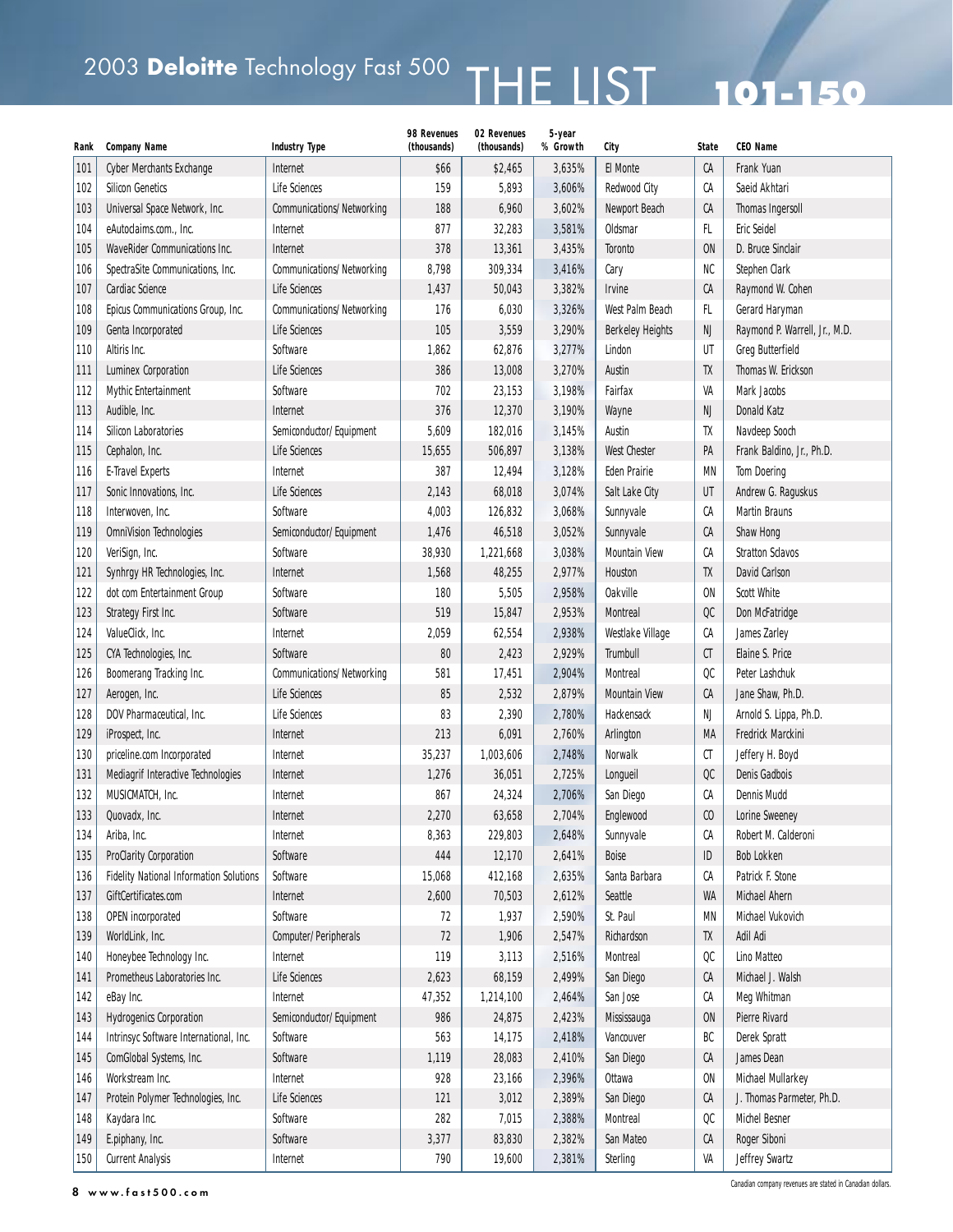## **151-200** 2003 **Deloitte** Technology Fast 500

| Rank | <b>Company Name</b>                        | <b>Industry Type</b>      | 98 Revenues<br>(thousands) | 02 Revenues<br>(thousands) | 5-year<br>% Growth | City                     | <b>State</b>   | <b>CEO Name</b>                  |
|------|--------------------------------------------|---------------------------|----------------------------|----------------------------|--------------------|--------------------------|----------------|----------------------------------|
| 151  | Perficient, Inc.                           | Software                  | \$826                      | \$20,464                   | 2,377%             | Austin                   | TX             | John McDonald                    |
| 152  | Keynote Systems, Inc.                      | Internet                  | 1,539                      | 37,940                     | 2,365%             | San Mateo                | CA             | <b>Umang Gupta</b>               |
| 153  | Vascular Solutions, Inc.                   | <b>Life Sciences</b>      | 494                        | 12,101                     | 2,350%             | <b>Minneapolis</b>       | <b>MN</b>      | <b>Howard Root</b>               |
| 154  | Retractable Technologies, Inc.             | <b>Life Sciences</b>      | 846                        | 20,316                     | 2,301%             | Little Elm               | TX             | Thomas J. Shaw                   |
| 155  | DreamCatcher Interactive Inc.              | Software                  | 1,446                      | 34,628                     | 2,295%             | <b>Toronto</b>           | <b>ON</b>      | Richard Wah Kan                  |
| 156  | AEterna Laboratories Inc.                  | <b>Life Sciences</b>      | 4,305                      | 101,204                    | 2,251%             | Quebec                   | QC             | <b>Gilles Gagnon</b>             |
| 157  | <b>Diversa Corporation</b>                 | <b>Life Sciences</b>      | 1,347                      | 31,655                     | 2,250%             | San Diego                | CA             | Jay M. Short, Ph.D.              |
| 158  | Sepracor Inc.                              | <b>Life Sciences</b>      | 10,209                     | 238,968                    | 2,241%             | Marlborough              | MA             | <b>Timothy Barberich</b>         |
| 159  | The TriZetto Group, Inc.                   | Software                  | 11,431                     | 265,150                    | 2,220%             | Newport Beach            | CA             | <b>Jeffrey Margolis</b>          |
| 160  | Brocade Communications Systems, Inc.       | Communications/Networking | 24,246                     | 562,369                    | 2,219%             | San Jose                 | CA             | <b>Gregory Reyes</b>             |
| 161  | Virage Logic Corporation                   | Semiconductor/Equipment   | 1,970                      | 45,613                     | 2,215%             | Fremont                  | CA             | Adam Kablanian                   |
| 162  | CoolSavings, Inc.                          | Internet                  | 1,143                      | 26,360                     | 2,206%             | Chicago                  | IL             | <b>Matthew Moog</b>              |
| 163  | Lexar Media, Inc.                          | Semiconductor/Equipment   | 7,609                      | 174,039                    | 2,187%             | Fremont                  | CA             | <b>Eric Stang</b>                |
| 164  | Global HealthNet, Inc. (d.b.a. GHN-Online) | Internet                  | 65                         | 1,485                      | 2,185%             | <b>Dallas</b>            | TX             | Azadeh Farahmand                 |
| 165  | Digital River, Inc.                        | Internet                  | 3,424                      | 77,783                     | 2,172%             | <b>Eden Prairie</b>      | <b>MN</b>      | <b>Joel Ronning</b>              |
| 166  | <b>Brick Network</b>                       | Internet                  | 168                        | 3,734                      | 2,123%             | St. Louis                | M <sub>0</sub> | Daniel O'Sullivan                |
| 167  | F5 Networks Inc.                           | Communications/Networking | 4,889                      | 108,266                    | 2,114%             | Seattle                  | WA             | John McAdam                      |
| 168  | iDial Networks, Inc.                       | Internet                  | 525                        | 11,575                     | 2,105%             | The Woodlands            | TX             | Mark Wood                        |
| 169  | Novavax, Inc.                              | <b>Life Sciences</b>      | 681                        | 15,005                     | 2,103%             | Columbia                 | <b>MD</b>      | Nelson M. Sims                   |
| 170  | LivePerson, Inc.                           | Internet                  | 379                        | 8,234                      | 2,073%             | New York                 | NY             | Robert LoCascio                  |
| 171  | <b>Digirad Corporation</b>                 | <b>Life Sciences</b>      | 1,921                      | 41,532                     | 2,062%             | San Diego                | CA             | David Sheehan                    |
| 172  | Salix Pharmaceuticals, Inc.                | Life Sciences             | 1,559                      | 33,456                     | 2,046%             | Raleigh                  | NC             | Carolyn Logan                    |
| 173  | ClassLink Technologies, LLC                | Software                  | 138                        | 2,935                      | 2,027%             | Hoboken                  | NJ             | Berj Akian                       |
| 174  | NetSol Technologies, Inc.                  | Software                  | 169                        | 3,578                      | 2,017%             | Calabasas                | СA             | Naeem Ghauri                     |
| 175  | DataCert, Inc.                             | Software                  | 165                        | 3,442                      | 1,986%             | Houston                  | TX             | Eric M. Elfman                   |
| 176  | WIDCOMM Inc.                               | Software                  | 338                        | 7,016                      | 1,976%             | San Diego                | СA             | <b>Hiep Pham</b>                 |
| 177  | <b>Invitrogen Corporation</b>              | <b>Life Sciences</b>      | 31,414                     | 648,597                    | 1,965%             | Carlsbad                 | CA             | <b>Gregory Lucier</b>            |
| 178  | 3t Systems                                 | Software                  | 450                        | 9,187                      | 1,942%             | Denver                   | $\mathfrak{c}$ | <b>Eddie Speir</b>               |
| 179  | True Automation Inc.                       | Software                  | 87                         | 1,750                      | 1,911%             | Plano                    | TX             | <b>Osvaldo Morales</b>           |
| 180  | Hybridon, Inc.                             | <b>Life Sciences</b>      | 1,475                      | 29,606                     | 1,907%             | Cambridge                | MA             | Stephen Seiler                   |
| 181  | IntraLinks, Inc.                           | Internet                  | 980                        | 19,554                     | 1,895%             | New York                 | <b>NY</b>      | Patrick Wack, Jr.                |
| 182  | <b>Color Kinetics Incorporated</b>         | Semiconductor/Equipment   | 1,016                      | 20,166                     | 1,885%             | <b>Boston</b>            | MA             | George Mueller                   |
| 183  | Paradigm Genetics, Inc.                    | Life Sciences             | 871                        | 17,183                     | 1,873%             | Research Triangle Pk.    | ${\sf NC}$     | Heinrich Gugger, Ph.D.           |
| 184  | Knowledge Anywhere                         | Internet                  | 107                        | 2,092                      | 1,855%             | Bellevue                 | WA             | <b>Charlie Gillette</b>          |
| 185  | Exelixis, Inc.                             | Life Sciences             | 2,272                      | 44,322                     | 1,851%             | South San Francisco      | CA             | George A. Scangos, Ph.D.         |
| 186  | Klick Communications Inc.                  | Software                  | 234                        | 4,549                      | 1,844%             | Toronto                  | <b>ON</b>      | Peter Cordy                      |
| 187  | <b>Pharsight Corporation</b>               | Life Sciences             | 736                        | 14,249                     | 1,836%             | <b>Mountain View</b>     | CA             | Shawn M. O'Connor                |
| 188  | ImageTrend, Inc.                           | Software                  | 85                         | 1,634                      | 1,822%             | Lakeville                | <b>MN</b>      | Mike McBrady                     |
| 189  | ImmunoGen, Inc.                            | <b>Life Sciences</b>      | 307                        | 5,884                      | 1,817%             | Cambridge                | MA             | Mitchel Sayare, Ph.D.            |
| 190  | <b>BCE Emergis Inc.</b>                    | Internet                  | 28,421                     | 539,900                    | 1,800%             | Toronto                  | <b>ON</b>      | <b>Tony Gaffney</b>              |
| 191  | <b>WebMD Corporation</b>                   | Software                  | 48,838                     | 925,877                    | 1,796%             | <b>Elmwood Park</b>      | NJ             | Roger C. Holstein                |
| 192  | Medi, Inc.                                 | Software                  | 463                        | 8,751                      | 1,790%             | <b>Thousand Oaks</b>     | СA             | David Bacon, Jr.                 |
| 193  | eCopy, Inc.                                | Software                  | 903                        | 16,943                     | 1,776%             | Nashua                   | NΗ             | <b>Edward Schmid</b>             |
| 194  | Extreme Networks, Inc.                     | Semiconductor/Equipment   | 23,579                     | 441,609                    | 1,773%             | Santa Clara              | СA             | <b>Gordon Stitt</b>              |
| 195  | BIOLASE Technology, Inc.                   | Life Sciences             | 1,465                      | 27,257                     | 1,761%             | San Clemente             | CA             | Jeffrey Jones                    |
| 196  | iDirect Technologies                       | Communcations/Networking  | 328                        | 6,085                      | 1,755%             | Reston                   | VA             | John Kealey                      |
| 197  | Columbia Data Products, Inc.               | Software                  | 475                        | 8,812                      | 1,755%             | <b>Altamonte Springs</b> | FL.            | Alan Welsh                       |
| 198  | FreeMarkets, Inc.                          | Software                  | 9,285                      | 170,441                    | 1,736%             | Pittsburgh               | PA             | David McCormick                  |
| 199  | Orchid Biosciences, Inc.                   | Life Sciences             | 2,781                      | 50,425                     | 1,713%             | Princeton                | NJ             | Paul J. Kelly, MBBS, M.D., FRACP |
| 200  | Segundo LLC                                | Software                  | $60\,$                     | 1,078                      | 1,697%             | Mclean                   | VA             | Premi Hira                       |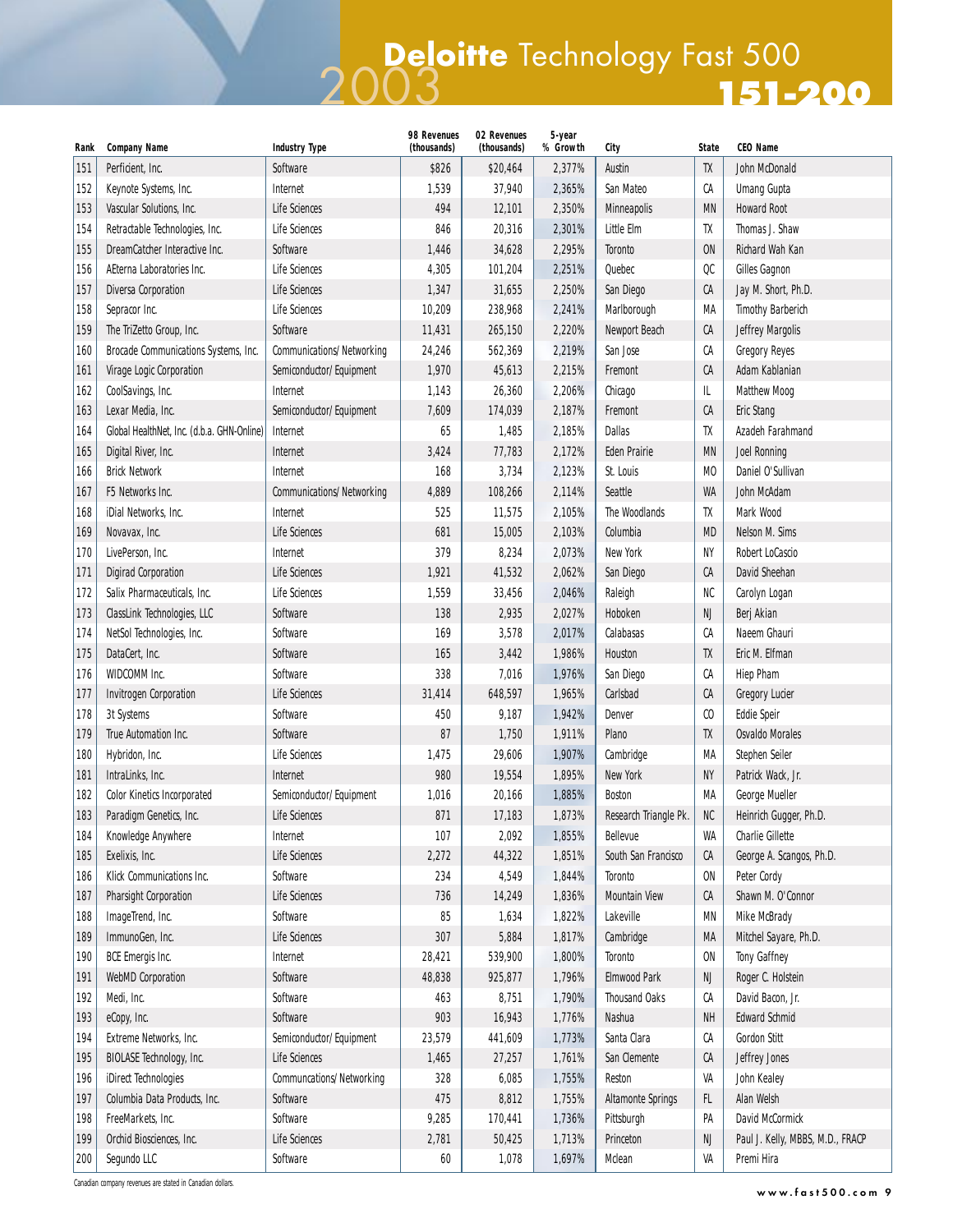# 2003 Deloitte Technology Fast 500 THE LIST 201-250

| Rank | <b>Company Name</b>                     | <b>Industry Type</b>      | 98 Revenues<br>(thousands) | 02 Revenues<br>(thousands) | 5-year<br>% Growth | City                 | <b>State</b>                | <b>CEO Name</b>                |
|------|-----------------------------------------|---------------------------|----------------------------|----------------------------|--------------------|----------------------|-----------------------------|--------------------------------|
| 201  | ActiveState Corp.                       | Software                  | \$371                      | \$6,640                    | 1,690%             | Vancouver            | BC                          | <b>Steve Munford</b>           |
| 202  | Foundry Networks, Inc.                  | Communications/Networking | 17,039                     | 300,742                    | 1,665%             | San Jose             | СA                          | Bobby Johnson, Jr.             |
| 203  | <b>Dendreon Corporation</b>             | Life Sciences             | 866                        | 15,269                     | 1,663%             | Seattle              | <b>WA</b>                   | Mitchell H. Gold, M.D.         |
| 204  | FISO Technologies Inc.                  | Communications/Networking | 370                        | 6,414                      | 1,634%             | Quebec               | $_{\rm OC}$                 | <b>Marc Girard</b>             |
| 205  | Espial Group Inc.                       | Software                  | 196                        | 3,394                      | 1,632%             | Ottawa               | ON                          | <b>Martin Leamy</b>            |
| 206  | <b>SAVVIS Communications</b>            | Communications/Networking | 13,674                     | 236,004                    | 1,626%             | Herndon              | VA                          | <b>Robert McCormick</b>        |
| 207  | Riptide Software, Inc.                  | Software                  | 326                        | 5,601                      | 1,618%             | Orlando              | FL.                         | <b>Philip Loeffel</b>          |
| 208  | IGENE Biotechnology, Inc.               | <b>Life Sciences</b>      | 204                        | 3,492                      | 1,612%             | Columbia             | <b>MD</b>                   | Michael G. Kimelman            |
| 209  | LeapFrog Enterprises, Inc.              | Software                  | 31,129                     | 531,772                    | 1,608%             | Emeryville           | СA                          | Michael C. Wood                |
| 210  | The Newberry Group, Inc.                | Communcations/Networking  | 374                        | 6,371                      | 1,603%             | St. Charles          | M <sub>0</sub>              | <b>Brenda Newberry</b>         |
| 211  | Telution, Inc.                          | Software                  | 732                        | 12,194                     | 1,566%             | Chicago              | IL                          | Kent Steffen                   |
| 212  | Portal Software, Inc.                   | Software                  | 9,416                      | 154,790                    | 1,544%             | Cupertino            | СA                          | John Little                    |
| 213  | <b>BioMarin Pharmaceutical</b>          | Life Sciences             | 854                        | 13,919                     | 1,530%             | Novato               | CA                          | <b>Fredric Price</b>           |
| 214  | Visual Technologies, Inc.               | Software                  | 156                        | 2,540                      | 1,528%             | Hartford             | СT                          | Richard L. Huebner             |
| 215  | Refinery, Inc.                          | Internet                  | 636                        | 10,351                     | 1,528%             | Huntingdon Valley    | PA                          | <b>Andrew Sullivan</b>         |
| 216  | Innovative Technology Application, Inc. | Software                  | 1,755                      | 28,015                     | 1,496%             | Springfield          | VA                          | Donald C. Brewster, Jr.        |
| 217  | Apar Infotech Corporation               | Software                  | 3,250                      | 51,494                     | 1,484%             | Canonsburg           | PA                          | Rajeev Srivastara              |
| 218  | Digital Insight Corp.                   | Internet                  | 8,230                      | 130,387                    | 1,484%             | Calabasas            | CA                          | Jeffrey E. Stiefler            |
| 219  | Casabyte Incorporated                   | Communcations/Networking  | 458                        | 7,251                      | 1,483%             | Renton               | <b>WA</b>                   | John Read                      |
| 220  | <b>EDEN Bioscience Corporation</b>      | <b>Life Sciences</b>      | 121                        | 1,907                      | 1,476%             | <b>Bothell</b>       | WA                          | <b>Rhett Atkins</b>            |
| 221  | AirIQ Inc.                              | Communcations/Networking  | 375                        | 5,897                      | 1,473%             | Pickering            | <b>ON</b>                   | Donald E. Simmonds             |
| 222  | <b>Lexicon Genetics Incorporated</b>    | <b>Life Sciences</b>      | 2,241                      | 35,200                     | 1,471%             | The Woodlands        | TX                          | Arthur T. Sands, M.D., Ph.D.   |
| 223  | Emergent OnLine Inc.                    | Software                  | 1,018                      | 15,970                     | 1,469%             | Reston               | VA                          | <b>Paul Ghostine</b>           |
| 224  | PlayNetwork Incorporated                | Software                  | 594                        | 9,308                      | 1,467%             | Redmond              | WA                          | Adam Brotman                   |
| 225  | Maxygen, Inc.                           | Life Sciences             | 2,723                      | 41,812                     | 1,436%             | <b>Redwood City</b>  | CA                          | Russell J. Howard, Ph.D.       |
| 226  | Geneca                                  | Software                  | 127                        | 1,948                      | 1,434%             | <b>Downers Grove</b> | L                           | Joel Basgall                   |
| 227  | Red Hat, Inc.                           | Software                  | 5,156                      | 78,910                     | 1,430%             | Raleigh              | NC                          | <b>Matthew Szulik</b>          |
| 228  | RITA Medical Systems, Inc.              | <b>Life Sciences</b>      | 1,137                      | 17,393                     | 1,430%             | <b>Mountain View</b> | СA                          | Joseph DeVivo                  |
| 229  | Oplink Communications, Inc.             | Communications/Networking | 2,493                      | 37,939                     | 1,422%             | San Jose             | СA                          | Joseph Y. Liu                  |
| 230  | SciQuest, Inc.                          | Software                  | 478                        | 7,221                      | 1,411%             | Morrisville          | NC                          | Stephen Wiehe                  |
| 231  | Indigo Systems Corp.                    | Semiconductor/Equipment   | 1,985                      | 29,862                     | 1,404%             | Goleta               | СA                          | Dr. E. Tim Fitzgibbons         |
| 232  | AnorMED Inc.                            | <b>Life Sciences</b>      | 351                        | 5,224                      | 1,388%             | Langley              | BC                          | Michael Abrams, Ph.D.          |
| 233  | Active Power, Inc.                      | Semiconductor/Equipment   | 915                        | 13,469                     | 1,372%             | Austin               | TX                          | Joseph Pinkerton, III          |
| 234  | <b>Hubbard One</b>                      | Software                  | 545                        | 8,011                      | 1,370%             | Chicago              | IL                          | John D. Fish                   |
| 235  | Netegrity, Inc.                         | Software                  | 4,791                      | 69,264                     | 1,346%             | Waltham              | MA                          | <b>Barry Bycoff</b>            |
| 236  | Gilead Sciences, Inc.                   | <b>Life Sciences</b>      | 32,570                     | 466,790                    | 1,333%             | <b>Foster City</b>   | СA                          | John C. Martin, Ph.D.          |
| 237  | System Management ARTS, Inc.            | Software                  | 2,816                      | 40,194                     | 1,327%             | <b>White Plains</b>  | NY                          | Shaula Alexander Yemini, Ph.D. |
| 238  | Optimal Robotics Corp.                  | Computer/Peripherals      | 8,332                      | 118,907                    | 1,327%             | Montreal             | $_{\rm QC}$                 | Neil Wechsler                  |
| 239  | Impact Blue Incorporated                | Software                  | 443                        | 6,322                      | 1,327%             | Calgary              | AB                          | Ryan McDonald                  |
| 240  | eCollege.com                            | Internet                  | 1,665                      | 23,692                     | 1,323%             | Denver               | $\boldsymbol{\mathfrak{c}}$ | Oakleigh Thorne                |
| 241  | InfoSpace, Inc.                         | Communications/Networking | 9,623                      | 136,142                    | 1,315%             | Bellevue             | WA                          | James Voelker                  |
| 242  | Triant Technologies Inc.                | Software                  | 470                        | 6,547                      | 1,293%             | Nanaimo              | BC                          | Robert Heath                   |
| 243  | <b>Research in Motion</b>               | Computer/Peripherals      | 33,159                     | 461,781                    | 1,293%             | Waterloo             | <b>ON</b>                   | Jim Balsillie, Mike Lazaridis  |
| 244  | Galt Associates, Inc.                   | Life Sciences             | 633                        | 8,813                      | 1,292%             | Sterling             | VA                          | <b>Timothy Howard</b>          |
| 245  | <b>InnaPhase Corporation</b>            | Software                  | 942                        | 13,039                     | 1,284%             | Philadelphia         | PA                          | Jo Webber                      |
| 246  | Ixia                                    | Communications/Networking | 4,916                      | 67,594                     | 1,275%             | Calabasas            | СA                          | <b>Errol Ginsberg</b>          |
| 247  | SonicWALL, Inc.                         | Communcations/Networking  | 7,515                      | 103,219                    | 1,274%             | Sunnyvale            | СA                          | <b>Matt Medeiros</b>           |
| 248  | j2 Global Communications                | Communications/Networking | 3,520                      | 48,214                     | 1,270%             | Los Angeles          | СA                          | Scott Jarus                    |
| 249  | Redback Networks Inc.                   | Communications/Networking | 9,206                      | 125,629                    | 1,265%             | San Jose             | CA                          | Kevin A. DeNuccio              |
| 250  | GRIC Communications, Inc.               | Internet                  | 2,549                      | 34,681                     | 1,261%             | <b>Milpitas</b>      | СA                          | <b>Bharat Davé</b>             |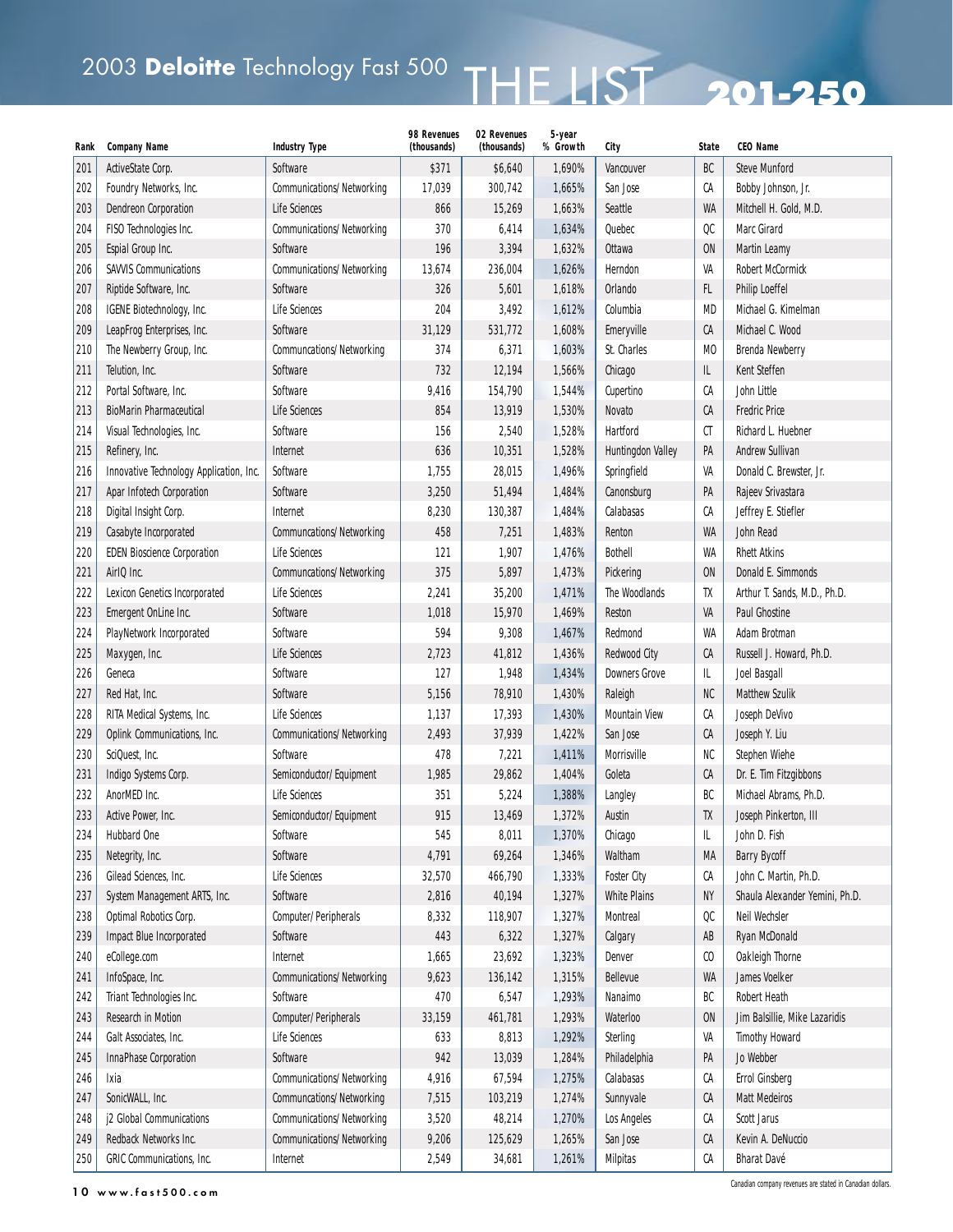## **251-300** 2003 **Deloitte** Technology Fast 500

| Rank | <b>Company Name</b>                        | <b>Industry Type</b>      | 98 Revenues<br>(thousands) | 02 Revenues<br>(thousands) | 5-year<br>% Growth | City                  | <b>State</b>     | <b>CEO Name</b>           |
|------|--------------------------------------------|---------------------------|----------------------------|----------------------------|--------------------|-----------------------|------------------|---------------------------|
| 251  | WorldGate Communications, Inc.             | Communcations/Networking  | \$1,022                    | \$13,878                   | 1,258%             | <b>Trevose</b>        | PA               | Hal Krisbergh             |
| 252  | Inspire Pharmaceuticals, Inc.              | Life Sciences             | 360                        | 4,883                      | 1,256%             | Durham                | <b>NC</b>        | Christy L. Shaffer, Ph.D. |
| 253  | <b>TECSys Development, LP</b>              | Software                  | 260                        | 3,516                      | 1,252%             | Plano                 | TX               | William Johnson           |
| 254  | Wire One Technologies                      | Communcations/Networking  | 6,136                      | 82,748                     | 1,249%             | Hillside              | NJ               | <b>Richard Reiss</b>      |
| 255  | <b>Endocardial Solutions</b>               | <b>Life Sciences</b>      | 1,950                      | 26,265                     | 1,247%             | St. Paul              | <b>MN</b>        | <b>James Bullock</b>      |
| 256  | Ciphergen Biosystems                       | <b>Life Sciences</b>      | 2,933                      | 39,300                     | 1,240%             | Fremont               | CA               | William E. Rich, Ph.D.    |
| 257  | KOS Pharmaceuticals, Inc.                  | Life Sciences             | 13,038                     | 172,693                    | 1,225%             | Miami                 | FL.              | <b>Adrian Adams</b>       |
| 258  | Intelli-Check, Inc.                        | Software                  | 86                         | 1,139                      | 1,224%             | Woodbury              | NY               | Frank Mandelbaum          |
| 259  | Network Engines, Inc.                      | Computer/Peripherals      | 1,102                      | 14,534                     | 1,219%             | Canton                | МA               | John Curtis               |
| 260  | <b>DWL</b>                                 | Software                  | 2,091                      | 27,482                     | 1,214%             | <b>Toronto</b>        | <b>ON</b>        | John Baumstark            |
| 261  | Internet Broadcasting Systems, Inc.        | Internet                  | 1,908                      | 24,864                     | 1,203%             | Mendota Heights       | <b>MN</b>        | <b>Tolman Geffs</b>       |
| 262  | Integrated Decisions & Systems Inc.        | Software                  | 740                        | 9,574                      | 1,194%             | Bloomington           | <b>MN</b>        | <b>Edwin Booth</b>        |
| 263  | <b>CollaGenex Pharmaceutical</b>           | Life Sciences             | 3,461                      | 44,619                     | 1,189%             | Newtown               | PA               | Brian M. Gallagher, Ph.D. |
| 264  | Princeton eCom Corporation                 | Internet                  | 2,386                      | 30,655                     | 1,185%             | Princeton             | NJ               | Craig Kirsch              |
| 265  | Accrue Software, Inc.                      | Software                  | 1,120                      | 14,308                     | 1,178%             | Fremont               | СA               | Prashant Karnik           |
| 266  | Vitria Technology, Inc.                    | Software                  | 7,627                      | 97,327                     | 1,176%             | Sunnyvale             | СA               | Gary Velasquez            |
| 267  | Create!form International                  | Software                  | 676                        | 8,602                      | 1,172%             | Waltham               | MA               | Kurt Mueffelmann          |
| 268  | ACD Systems International Inc.             | Software                  | 1,300                      | 16,165                     | 1,143%             | Saanichton            | BC               | Mike Zelen                |
| 269  | Neose Technologies, Inc.                   | Life Sciences             | 390                        | 4,813                      | 1,134%             | Horsham               | PA               | C. Boyd Clark             |
| 270  | <b>Precise Software Solutions Ltd</b>      | Software                  | 6,189                      | 76,000                     | 1,128%             | Westwood              | МA               | <b>Shimon Alon</b>        |
| 271  | RS Information Systems, Inc.               | Software                  | 15,504                     | 190,254                    | 1,127%             | McLean                | VA               | Rodney P. Hunt            |
| 272  | <b>TeleConsultants Oracle Partners</b>     | Software                  | 217                        | 2,648                      | 1,120%             | Raleigh               | NC               | Nuria Suari               |
| 273  | Vitrix, Inc.                               | Software                  | 270                        | 3,285                      | 1,117%             | Tempe                 | AZ               | Thomas S. Bednarik        |
| 274  | <b>MAXIM Pharmaceuticals</b>               | Life Sciences             | 181                        | 2,153                      | 1,090%             | San Diego             | СA               | Larry Stambaugh           |
| 275  | NetReflector, Inc.                         | Internet                  | 123                        | 1,460                      | 1,087%             | Seattle               | <b>WA</b>        | Villette T. Nolon         |
| 276  | Sybari Software                            | Software                  | 2,480                      | 28,663                     | 1,056%             | <b>East Northport</b> | NY               | <b>Robert Wallace</b>     |
| 277  | Corillian Corp.                            | Software                  | 3,393                      | 39,141                     | 1,054%             | Hillsboro             | <b>OR</b>        | Alex Hart                 |
| 278  | <b>Infinite Computer Solutions</b>         | Software                  | 3,959                      | 45,554                     | 1,051%             | Germantown            | MD               | Sanjay Govil              |
| 279  | NII Holdings, Inc.                         | Communcations/Networking  | 67,903                     | 780,373                    | 1,049%             | Reston                | VA               | <b>Steven Shindler</b>    |
| 280  | Vertigo X Media                            | Software                  | 260                        | 2,986                      | 1,048%             | Montreal              | QC               | <b>David Wilkins</b>      |
| 281  | Jupitermedia Corporation                   | Internet                  | 3,544                      | 40,697                     | 1,048%             | Darien                | CT               | Alan Meckler              |
| 282  | Net2Phone, Inc.                            | Communcations/Networking  | 12,006                     | 137,855                    | 1,048%             | Newark                | NJ               | Stephen Greenberg         |
| 283  | MQSoftware, Inc.                           | Software                  | 1,632                      | 18,630                     | 1,042%             | <b>Minneapolis</b>    | MN               | <b>Bill Cecchi</b>        |
| 284  | Xybernaut Corporation                      | Computer/Peripherals      | 876                        | 9,974                      | 1,039%             | Fairfax               | VA               | <b>Edward Newman</b>      |
| 285  | I-trax Inc.                                | Software                  | 348                        | 3,932                      | 1,030%             | Philadelphia          | PA               | <b>Frank Martin</b>       |
| 286  | MyFamily.com, Inc.                         | Internet                  | 4,248                      | 47,854                     | 1,027%             | Provo                 | UT               | Tom Stockham              |
| 287  | CardioDynamics International Corporation   | Life Sciences             | 2,099                      | 23,523                     | 1,021%             | San Diego             | СA               | Michael K. Perry          |
| 288  | <b>ARC Wireless Solutions</b>              | Communications/Networking | 2,927                      | 32,575                     | 1,013%             | <b>Wheat Ridge</b>    | $\mathfrak{c}_0$ | Randall P. Marx           |
| 289  | Omniture, Inc.                             | Internet                  | 326                        | 3,625                      | 1,012%             | Orem                  | UT               | Josh James                |
| 290  | Certicom Corp.                             | Software                  | 1,739                      | 19,312                     | 1,011%             | Mississauga           | ON               | Ian McKinnon              |
| 291  | Surefire Commerce Inc.                     | Internet                  | 7,112                      | 78,823                     | 1,008%             | Westmount             | $_{\rm OC}$      | Rory Olson                |
| 292  | SFBC International, Inc.                   | Life Sciences             | 5,870                      | 64,740                     | 1,003%             | Miami                 | FL.              | Dr. Lisa Krinsky          |
| 293  | LookSmart Ltd.                             | Internet                  | 8,785                      | 96,028                     | 993%               | San Francisco         | CA               | Jason Kellerman           |
| 294  | Infowave Software Inc.                     | Software                  | 262                        | 2,860                      | 992%               | Burnaby               | BC               | George Reznik             |
| 295  | Xantrex Technology Inc.                    | Semiconductor/Equipment   | 14,965                     | 162,704                    | 987%               | Burnaby               | BC               | Mossadiq S. Umedaly       |
| 296  | <b>Coalescent Technologies Corporation</b> | Software                  | 2,301                      | 24,724                     | 974%               | Orlando               | FL.              | <b>Kenneth Whitmore</b>   |
| 297  | <b>Charles River Development</b>           | Software                  | 2,898                      | 31,035                     | 971%               | <b>Burlington</b>     | MA               | Peter Lambertus           |
| 298  | SangStat Medical Corporation               | Life Sciences             | 11,294                     | 120,057                    | 963%               | Fremont               | СA               | <b>Richard Murdock</b>    |
| 299  | Crossroads Systems, Inc.                   | Computer/Peripherals      | 3,209                      | 33,988                     | 959%               | Austin                | TX               | <b>Brian Smith</b>        |
| 300  | Protus IP Solutions Inc.                   | Software                  | 925                        | 9,724                      | 951%               | Ottawa                | <b>ON</b>        | Joseph Mour               |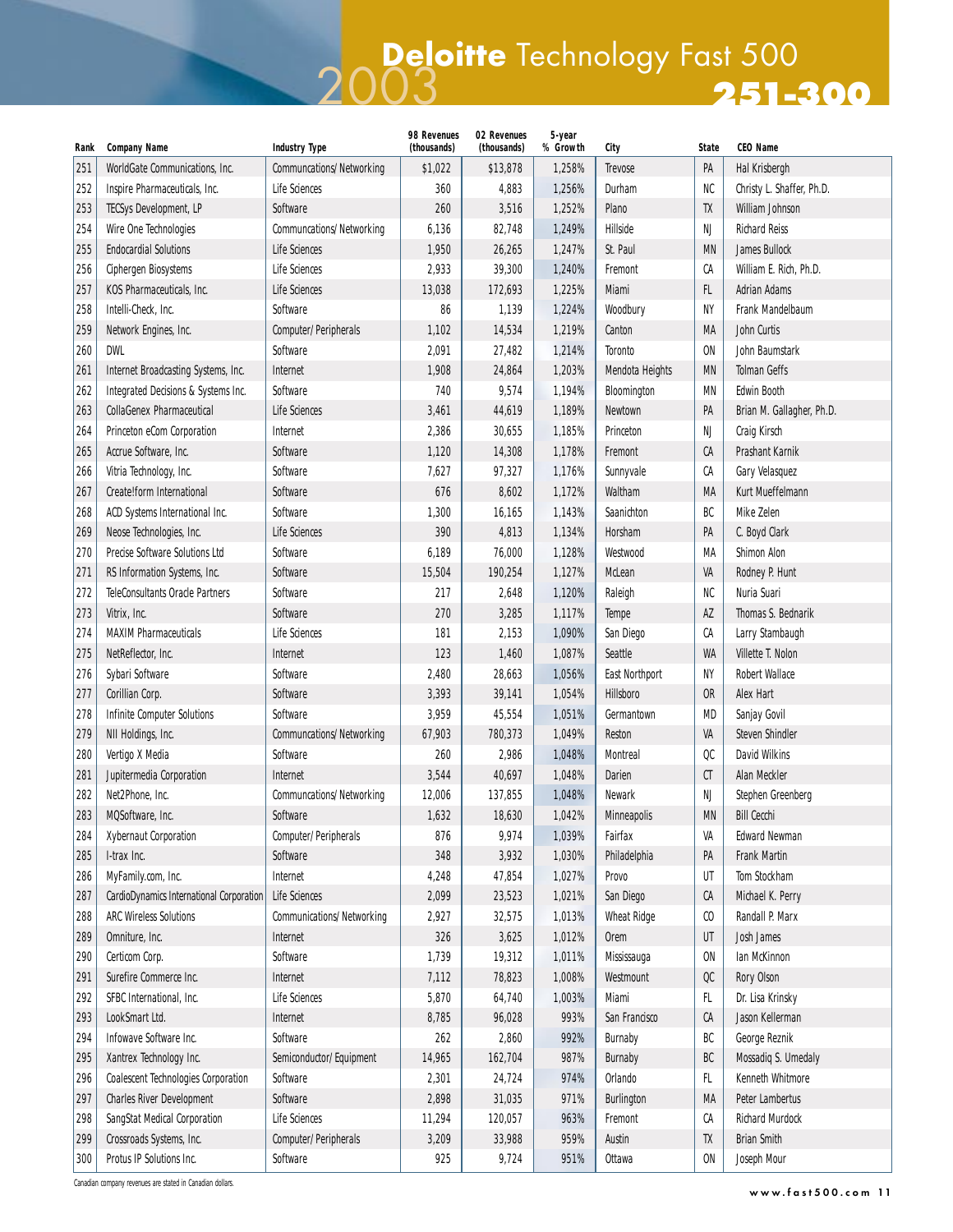# 2003 Deloitte Technology Fast 500  $\textsf{THE LIST}$  301–350

| Rank | <b>Company Name</b>                  | <b>Industry Type</b>             | 98 Revenues<br>(thousands) | 02 Revenues<br>(thousands) | 5-year<br>% Growth | City                  | <b>State</b>                | <b>CEO Name</b>                      |
|------|--------------------------------------|----------------------------------|----------------------------|----------------------------|--------------------|-----------------------|-----------------------------|--------------------------------------|
| 301  | Wireless Matrix Corp.                | Communications/Networking        | \$2,454                    | \$25,717                   | 948%               | Calgary               | AB                          | John Herring                         |
| 302  | Silicon Image, Inc.                  | Semiconductor/Equipment          | 7,803                      | 81,539                     | 945%               | Sunnyvale             | СA                          | David D. Lee, Ph.D.                  |
| 303  | Raindrop Geomagic, Inc.              | Software                         | 300                        | 3,107                      | 936%               | Research Triangle Pk. | NC                          | Ping Fu                              |
| 304  | The Singing Machine Co.              | Computer/Peripherals             | 6,057                      | 62,476                     | 931%               | <b>Coconut Creek</b>  | FL                          | <b>Edward Steele</b>                 |
| 305  | Unity Wireless Corp.                 | <b>Communications/Networking</b> | 456                        | 4,699                      | 930%               | Burnaby               | BC                          | lian Kenig                           |
| 306  | <b>S1 Corporation</b>                | Internet                         | 24,180                     | 247,977                    | 926%               | Atlanta               | GA                          | Jaime Ellerston                      |
| 307  | Isotechnika Inc.                     | Life Sciences                    | 1,832                      | 18,761                     | 924%               | Edmonton              | AB                          | Dr. Robert Foster                    |
| 308  | MarketNet, Inc.                      | Internet                         | 140                        | 1,433                      | 924%               | <b>Dallas</b>         | TX                          | Jill Bach                            |
| 309  | Catuity Inc.                         | Software                         | 291                        | 2,972                      | 921%               | <b>Detroit</b>        | MI                          | Michael V. Howe                      |
| 310  | Envision Telephony, Inc.             | Software                         | 1,158                      | 11,704                     | 911%               | Seattle               | <b>WA</b>                   | Rodney Kuhn                          |
| 311  | Verus Incorporated                   | Software                         | 255                        | 2,544                      | 898%               | Bellevue              | WA                          | <b>Thomas Lawry</b>                  |
| 312  | Dexma, Inc.                          | Internet                         | 911                        | 9,077                      | 896%               | Edina                 | <b>MN</b>                   | Stephen Mase                         |
| 313  | Agile Software Corp.                 | Software                         | 8,003                      | 77,771                     | 872%               | San Jose              | CA                          | <b>Bryan Stolle</b>                  |
| 314  | Valley Oak Systems, Inc.             | Software                         | 742                        | 7,204                      | 871%               | Alamo                 | СA                          | <b>Randy Wheeler</b>                 |
| 315  | <b>Vignette Corporation</b>          | Software                         | 16,205                     | 155,138                    | 857%               | Austin                | TX                          | Thomas E. Hogan                      |
| 316  | <b>Unica Corporation</b>             | Software                         | 2,158                      | 20,648                     | 857%               | Waltham               | MA                          | Yuchun Lee                           |
| 317  | EnTrac Technologies Inc.             | Software                         | 1,777                      | 16,969                     | 855%               | <b>Richmond Hill</b>  | $0N$                        | Gary Leng                            |
| 318  | TransDimension, Inc.                 | Semiconductor/Equipment          | 489                        | 4,606                      | 842%               | <b>Irvine</b>         | СA                          | <b>Rick Goerner</b>                  |
| 319  | American Tower Corporation           | Communcations/Networking         | 83,820                     | 788,420                    | 841%               | <b>Boston</b>         | MA                          | Steve Dodge                          |
| 320  | Intrasphere Technologies, Inc.       | Software                         | 2,499                      | 23,502                     | 840%               | New York              | NY                          | William Karl                         |
| 321  | Angiotech Pharmaceuticals Inc.       | <b>Life Sciences</b>             | 780                        | 7,330                      | 840%               | Vancouver             | BC                          | <b>William Hunter</b>                |
| 322  | Inex Pharmaceuticals Corp.           | <b>Life Sciences</b>             | 851                        | 7,985                      | 838%               | Burnaby               | BC                          | David Main                           |
| 323  | Athenium                             | Software                         | 158                        | 1,480                      | 837%               | Weston                | MA                          | <b>Charles Dornbush</b>              |
| 324  | UTStarcom, Inc.                      | <b>Communications/Networking</b> | 105,167                    | 981,806                    | 834%               | Alameda               | CA                          | Hong Liang Lu                        |
| 325  | Schoollink, Inc.                     | Software                         | 560                        | 5,213                      | 831%               | Fayetteville          | <b>NC</b>                   | Erik Wells                           |
| 326  | The Cobalt Group                     | Internet                         | 6,245                      | 58,086                     | 830%               | Seattle               | WA                          | John Holt                            |
| 327  | Sportvision, Inc.                    | Internet                         | 1,006                      | 9,333                      | 828%               | Chicago               | IL.                         | Hank Adams                           |
| 328  | I/O Magic Corporation                | Computer/Peripherals             | 9,070                      | 83,530                     | 821%               | Santa Ana             | СA                          | <b>Tony Shahbaz</b>                  |
| 329  | Glenbriar Technologies Inc.          | Software                         | 698                        | 6,407                      | 818%               | Calgary               | AB                          | <b>Robert Matheson</b>               |
| 330  | Carmanah Technologies Inc.           | Semiconductor/Equipment          | 706                        | 6,469                      | 816%               | Victoria              | BC                          | Art Aylesworth                       |
| 331  | MIICRO, Inc.                         | Life Sciences                    | 250                        | 2,288                      | 815%               | Chicago               | IL                          | Dawn Matthews                        |
| 332  | Boom Vang Consulting, Inc.           | Software                         | 195                        | 1,772                      | 809%               | Portland              | <b>OR</b>                   | Chad Layman                          |
| 333  | American Megacom Inc.                | Communcations/Networking         | 244                        | 2,213                      | 807%               | Livonia               | MI                          | Jane Sydlowski                       |
| 334  | Softscape, Inc.                      | Software                         | 1,093                      | 9,907                      | 806%               | Wayland               | МA                          | Hank Watkins                         |
| 335  | XO Communications                    | <b>Communications/Networking</b> | 139,667                    | 1,259,853                  | 802%               | Reston                | VA                          | Carl Grivner                         |
| 336  | <b>McDATA Corporation</b>            | <b>Communications/Networking</b> | 36,548                     | 328,279                    | 798%               | Broomfield            | $\boldsymbol{\mathfrak{c}}$ | John Kelley                          |
| 337  | NYFIX Inc.                           | Internet                         | 6,235                      | 55,812                     | 795%               | Stamford              | CT                          | Peter Hansen                         |
| 338  | Digital Video Systems Inc.           | Internet                         | 17,638                     | 157,214                    | 791%               | Palo Alto             | СA                          | Douglas T. Watson                    |
| 339  | Altum, Incorporated                  | Software                         | 305                        | 2,717                      | 791%               | Chantilly             | VA                          | Ken Fang                             |
| 340  | Mariner                              | Software                         | 377                        | 3,354                      | 790%               | Charlotte             | NC                          | Philip W. Morris                     |
| 341  | QSS Group, Inc.                      | Communcations/Networking         | 25,306                     | 224,656                    | 788%               | Lanham                | <b>MD</b>                   | Frank Islam                          |
| 342  | EDGAR Online, Inc.                   | Internet                         | 1,822                      | 16,171                     | 788%               | Norwalk               | СT                          | Susan Strausberg                     |
| 343  | Printcafe Software, Inc.             | Software                         | 5,242                      | 46,521                     | 787%               | Pittsburgh            | PA                          | Marc Olin                            |
| 344  | Sanmina-SCI Corporation              | Semiconductor/Equipment          | 991,821                    | 8,761,630                  | 783%               | San Jose              | СA                          | Jure Sola                            |
| 345  | BioWare Corp.                        | Software                         | 1,749                      | 15,422                     | 782%               | Edmonton              | AB                          | Ray Muzyka, M.D., Greg Zeschuk, M.D. |
| 346  | Websense, Inc.                       | Internet                         | 6,919                      | 60,965                     | 781%               | San Diego             | СA                          | John Carrington                      |
| 347  | Frontline Communications Corporation | Internet                         | 575                        | 5,047                      | 778%               | Pearl River           | NY                          | Stephen Cole-Hatchard                |
| 348  | Strategic Vista International Inc.   | Computer/Peripherals             | 3,408                      | 29,795                     | 774%               | Markham               | ON                          | Bernie Klein                         |
| 349  | Openface Inc.                        | Internet                         | 366                        | 3,170                      | 766%               | Montreal              | $_{\rm OC}$                 | Tan Soamboonsrup                     |
| 350  | <b>CMGI</b>                          | Internet                         | 81,916                     | 707,770                    | 764%               | Andover               | МA                          | George McMillan                      |

12 www.fast500.com Canadian company revenues are stated in Canadian dollars.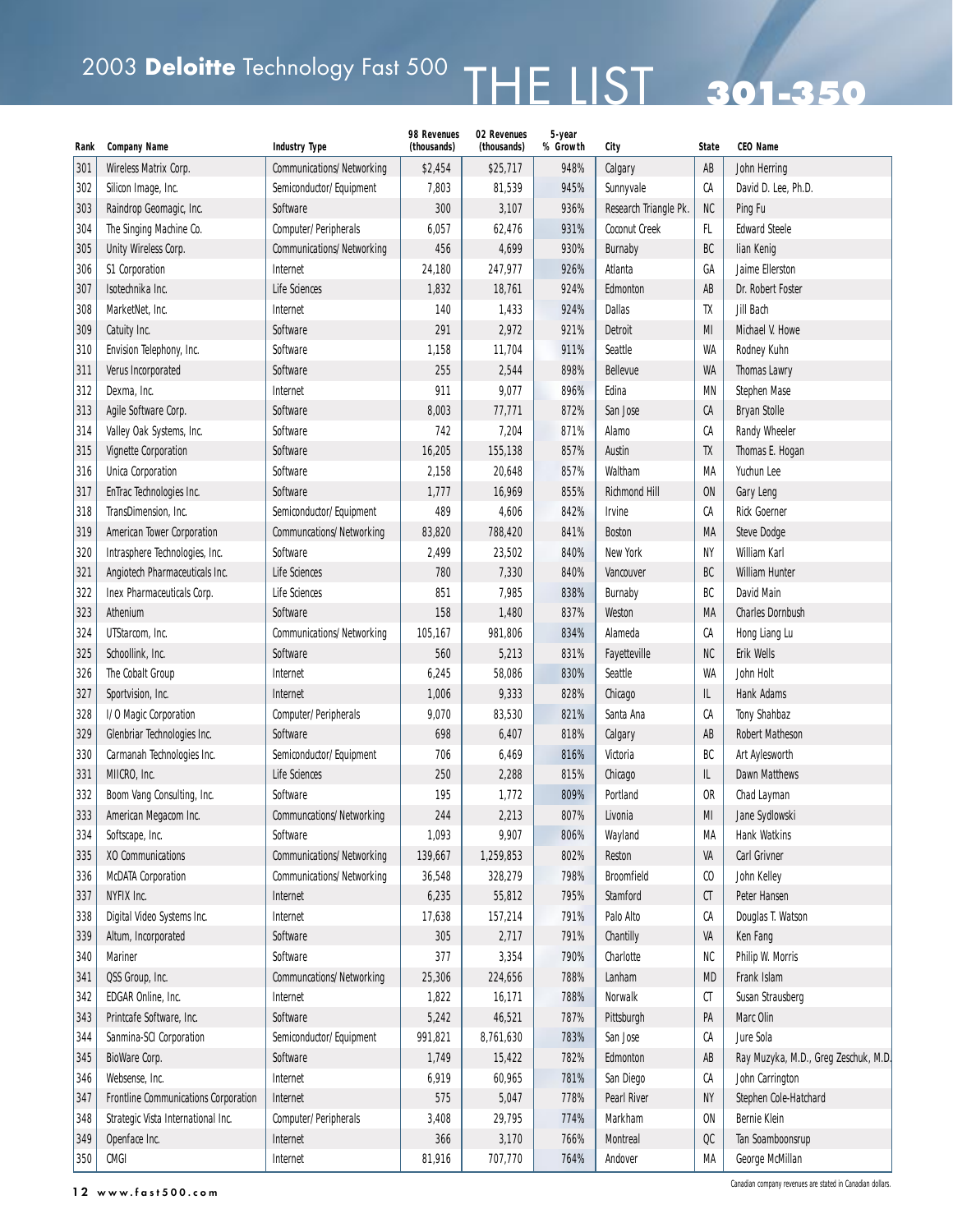## **351-400** 2003 **Deloitte** Technology Fast 500

| Rank | <b>Company Name</b>                     | <b>Industry Type</b>      | 98 Revenues<br>(thousands) | 02 Revenues<br>(thousands) | 5-year<br>% Growth | City                 | <b>State</b>   | <b>CEO Name</b>              |
|------|-----------------------------------------|---------------------------|----------------------------|----------------------------|--------------------|----------------------|----------------|------------------------------|
| 351  | <b>Arrowhead Global Solutions</b>       | Communcations/Networking  | \$4,001                    | \$34,355                   | 759%               | Mclean               | VA             | Mary Ann Elliot              |
| 352  | SchoolNet, Inc.                         | Software                  | 186                        | 1,593                      | 756%               | New York             | NY             | Jonathan Harber              |
| 353  | BriteSmile, Inc.                        | <b>Life Sciences</b>      | 4,609                      | 39,323                     | 753%               | <b>Walnut Creek</b>  | СA             | John L. Reed                 |
| 354  | Cygnus Inc.                             | <b>Life Sciences</b>      | 457                        | 3,854                      | 743%               | <b>Redwood City</b>  | СA             | John Hodgman                 |
| 355  | IntelliCare, Inc.                       | Software                  | 890                        | 7,500                      | 743%               | South Portland       | ME             | Victor Otley III             |
| 356  | Streamserve, Inc.                       | Software                  | 4,791                      | 40,281                     | 741%               | <b>Burlington</b>    | MA             | Nick Earle                   |
| 357  | Caraco Pharmaceutical Laboratories Ltd. | <b>Life Sciences</b>      | 2,664                      | 22,381                     | 740%               | Detroit              | MI             | Narendra N. Borkar           |
| 358  | Whitehill Technologies Inc.             | Software                  | 967                        | 8,116                      | 739%               | Moncton              | <b>NB</b>      | Paul McSpurren               |
| 359  | Art Technology Group                    | Software                  | 12,137                     | 101,493                    | 736%               | Cambridge            | MA             | <b>Bob Burke</b>             |
| 360  | SoftArtisans, Inc.                      | Software                  | 359                        | 2,993                      | 734%               | <b>Brookline</b>     | МA             | David Wihl                   |
| 361  | Digex, Incorporated                     | Internet                  | 22,635                     | 187,960                    | 730%               | Laurel               | MD             | George L. Kerns              |
| 362  | Zi Corporation                          | Software                  | 1,621                      | 13,443                     | 729%               | Calgary              | AB             | Michael E. Lobsinger         |
| 363  | <b>CyberSource Corporation</b>          | Software                  | 3,384                      | 28,024                     | 728%               | <b>Mountain View</b> | СA             | William McKiernan            |
| 364  | CrunchTime! Information Systems, Inc.   | Software                  | 321                        | 2,651                      | 726%               | <b>Boston</b>        | МA             | William Bellissimo           |
| 365  | <b>Absolute Software Corporation</b>    | Software                  | 597                        | 4,914                      | 723%               | Vancouver            | BC             | John Livingston              |
| 366  | Vastera, Inc.                           | Software                  | 9,324                      | 76,378                     | 719%               | <b>Dulles</b>        | VA             | Mark J. Ferrer               |
| 367  | RF Micro Devices, Inc.                  | Communcations/Networking  | 45,350                     | 369,308                    | 714%               | Greensboro           | NC             | Robert Bruggeworth           |
| 368  | GoldNet Internet Solutions, Inc.        | Internet                  | 396                        | 3,208                      | 710%               | Baltimore            | <b>MD</b>      | Jason Goldsmith              |
| 369  | Amicas, Inc.                            | Software                  | 671                        | 5,430                      | 709%               | <b>Boston</b>        | MA             | Hamid Tabatabaie             |
| 370  | Macgregor                               | Software                  | 5,059                      | 40,754                     | 706%               | <b>Boston</b>        | MA             | Steven Levy                  |
| 371  | Level 3 Communications, Inc.            | Communications/Networking | 392,000                    | 3,148,000                  | 703%               | <b>Broomfield</b>    | C <sub>0</sub> | James Q. Crowe               |
| 372  | ACTV, Inc.                              | Software                  | 1,406                      | 11,287                     | 703%               | New York             | NΥ             | <b>David Reese</b>           |
| 373  | Alacra, Inc.                            | Internet                  | 1,157                      | 9,286                      | 703%               | New York             | <b>NY</b>      | Steven Goldstein             |
| 374  | Crown Castle International Corp.        | Communications/Networking | 113,078                    | 901,533                    | 697%               | Houston              | TX             | John P. Kelly                |
| 375  | <b>Advanced Internet Technologies</b>   | Internet                  | 2,915                      | 23,176                     | 695%               | Fayetteville         | NC             | <b>Clarence Briggs</b>       |
| 376  | Vie Financial Group, Inc.               | Software                  | 314                        | 2,489                      | 693%               | Philadelphia         | PA             | Dean G. Stamos               |
| 377  | Centra Software, Inc.                   | Software                  | 4,226                      | 33,400                     | 690%               | Lexington            | MA             | <b>Paul Gudonis</b>          |
| 378  | TriPath Imaging, Inc.                   | <b>Life Sciences</b>      | 4,770                      | 37,485                     | 686%               | Burlington           | NC             | Paul R. Sohmer, M.D.         |
| 379  | Marlabs Inc.                            | Software                  | 956                        | 7,494                      | 684%               | Edison               | NJ             | Siby Vadakekkara             |
| 380  | Unicru, Inc.                            | Software                  | 2,703                      | 21,141                     | 682%               | Beaverton            | <b>OR</b>      | <b>Chris Marsh</b>           |
| 381  | Liberate Technologies                   | Software                  | 10,293                     | 80,323                     | 680%               | San Carlos           | СA             | Mitchell Kertzman            |
| 382  | Kosan Biosciences Incorporated          | <b>Life Sciences</b>      | 1,236                      | 9,603                      | 677%               | Hayward              | CА             | Daniel V. Santi, M.D., Ph.D. |
| 383  | Bridges.com Inc.                        | Internet                  | 2,393                      | 18,533                     | 674%               | Kelowna              | BC             | <b>John Simmons</b>          |
| 384  | EarthLink, Inc.                         | Internet                  | 175,942                    | 1,357,421                  | 672%               | Atlanta              | GA             | <b>Charles Betty</b>         |
| 385  | <b>Connected Corporation</b>            | Software                  | 3,040                      | 23,264                     | 665%               | Framingham           | МA             | <b>Bob Brennan</b>           |
| 386  | Packeteer, Inc.                         | Internet                  | 7,230                      | 55,014                     | 661%               | Cupertino            | СA             | Dave Côté                    |
| 387  | ProfitLine, Inc.                        | Communcations/Networking  | 760                        | 5,775                      | 660%               | San Diego            | СA             | Rick Valencia                |
| 388  | Versatile Mobile Systems Inc.           | Software                  | 2,151                      | 16,195                     | 653%               | Vancouver            | BC             | John Hardy                   |
| 389  | Click Commerce, Inc.                    | Software                  | 2,431                      | 18,276                     | 652%               | Chicago              | Щ.             | Michael Ferro, Jr.           |
| 390  | Videon Central, Inc.                    | Computer/Peripherals      | 488                        | 3,658                      | 650%               | <b>State College</b> | PA             | <b>Todd Erdley</b>           |
| 391  | Alorica Inc.                            | Software                  | 5,425                      | 40,626                     | 649%               | Chino                | СA             | Andy Lee                     |
| 392  | Online Resources Corp.                  | Software                  | 4,326                      | 32,354                     | 648%               | Mclean               | VA             | Matthew P. Lawlor            |
| 393  | Belzberg Technologies Inc.              | Software                  | 3,976                      | 29,594                     | 644%               | Toronto              | <b>ON</b>      | Sidney H. Belzberg           |
| 394  | SI International, Inc.                  | Software                  | 20,174                     | 149,351                    | 640%               | Reston               | VA             | Ray Oleson                   |
| 395  | Biovail Corp.                           | <b>Life Sciences</b>      | 167,347                    | 1,237,483                  | 639%               | Mississauga          | <b>ON</b>      | <b>Eugene Melnyk</b>         |
| 396  | America's Choice Health Plans           | Internet                  | 1,328                      | 9,807                      | 638%               | King of Prussia      | PA             | <b>Clelland Green</b>        |
| 397  | Third Wave Technologies                 | <b>Life Sciences</b>      | 4,382                      | 32,355                     | 638%               | Madison              | WI             | Lance Fors, Ph.D.            |
| 398  | Quest Software, Inc.                    | Software                  | 34,790                     | 255,582                    | 635%               | Irvine               | СA             | <b>Vincent Smith</b>         |
| 399  | Comm-Works, Inc.                        | Communcations/Networking  | 2,802                      | 20,562                     | 634%               | Minneapolis          | MN             | <b>Todd Eberhardt</b>        |
| 400  | Ribapharm Inc.                          | Life Sciences             | 36,830                     | 270,265                    | 634%               | Costa Mesa           | CА             | Kim D. Lamon, M.D., Ph.D.    |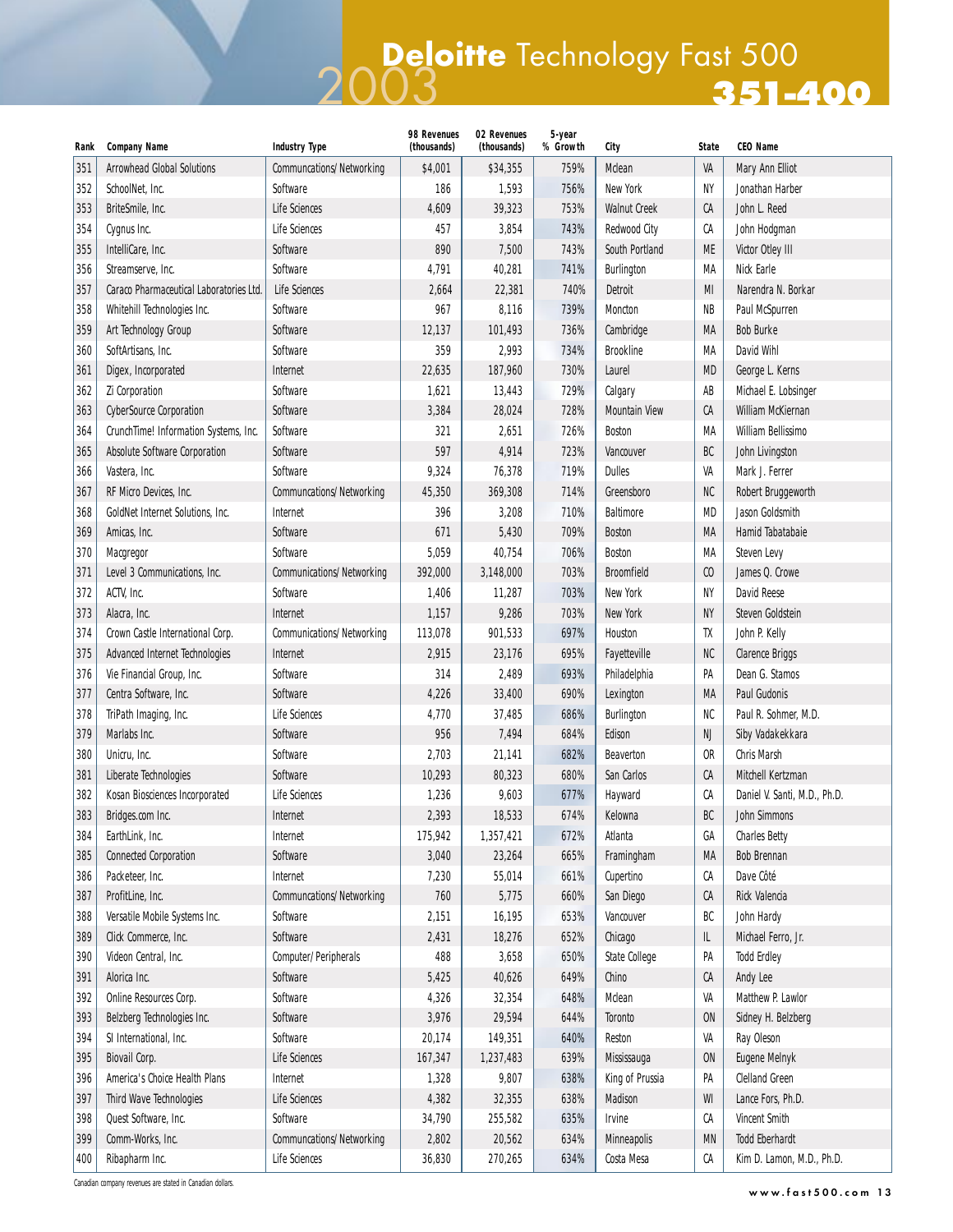# 2003 Deloitte Technology Fast 500  $\overline{HHE}$  LIST 401-450

| Rank | <b>Company Name</b>                         | <b>Industry Type</b>             | 98 Revenues<br>(thousands) | 02 Revenues<br>(thousands) | 5-year<br>% Growth | City                 | <b>State</b>                | <b>CEO Name</b>            |
|------|---------------------------------------------|----------------------------------|----------------------------|----------------------------|--------------------|----------------------|-----------------------------|----------------------------|
| 401  | <b>Radical Entertainment</b>                | Software                         | \$2,577                    | \$18,895                   | 633%               | Vancouver            | BC                          | Ian Wilkinson              |
| 402  | GlobespanVirata, Inc.                       | Semiconductor/Equipment          | 31,464                     | 228,868                    | 627%               | <b>Red Bank</b>      | NJ                          | Armando Geday              |
| 403  | Bioniche Life Sciences Inc.                 | Life Sciences                    | 5,600                      | 40,538                     | 624%               | <b>Belleville</b>    | 0N                          | Alberto Beraldo            |
| 404  | <b>VERITAS Software Corporation</b>         | Software                         | 210,865                    | 1,506,555                  | 614%               | <b>Mountain View</b> | СA                          | Gary Bloom                 |
| 405  | <b>Mediacom Communications</b>              | <b>Communications/Networking</b> | 129,297                    | 923,033                    | 614%               | Middletown           | <b>NY</b>                   | Rocco Commisso             |
| 406  | Claimsnet.com                               | Internet                         | 155                        | 1,104                      | 612%               | <b>Dallas</b>        | TX                          | Don Crosbie                |
| 407  | Circuit Research Labs                       | <b>Life Sciences</b>             | 1,517                      | 10,773                     | 610%               | Tempe                | AZ                          | <b>Charles Brentlinger</b> |
| 408  | <b>Celgene Corporation</b>                  | <b>Life Sciences</b>             | 19,214                     | 135,746                    | 606%               | Warren               | NJ                          | John Jackson               |
| 409  | <b>Insight Communications</b>               | <b>Communications/Networking</b> | 114,861                    | 807,882                    | 603%               | <b>New York</b>      | NΥ                          | Michael S. Willner         |
| 410  | Cubist Pharmaceuticals, Inc.                | <b>Life Sciences</b>             | 1,634                      | 11,486                     | 603%               | Lexington            | МA                          | Michael W. Bonney          |
| 411  | MicroPact Engineering, Inc.                 | Software                         | 347                        | 2,421                      | 598%               | Herndon              | VA                          | Kristoffer Collo           |
| 412  | <b>NLX Corporation</b>                      | Software                         | 11,173                     | 77,890                     | 597%               | Sterling             | VA                          | J. Anthony Syme            |
| 413  | Minacs Worlwide Inc.                        | Software                         | 35,977                     | 250,245                    | 596%               | Toronto              | <b>ON</b>                   | <b>Elaine Minacs</b>       |
| 414  | TyMetrix, Inc.                              | Internet                         | 1,011                      | 7,001                      | 592%               | Hartford             | СT                          | Robert E. Heinemann        |
| 415  | EPam Systems, LLC                           | Software                         | 1,324                      | 9,152                      | 591%               | Princeton            | NJ                          | <b>Arkadiy Dobkin</b>      |
| 416  | NaPro BioTherapeutics Inc.                  | <b>Life Sciences</b>             | 4,952                      | 34,193                     | 590%               | <b>Boulder</b>       | $\boldsymbol{\mathfrak{c}}$ | Leonard Shaykin            |
| 417  | <b>King Pharmaceuticals</b>                 | <b>Life Sciences</b>             | 163,463                    | 1,128,335                  | 590%               | <b>Bristol</b>       | TN                          | Jefferson Gregory          |
| 418  | Possis Medical, Inc.                        | <b>Life Sciences</b>             | 6,158                      | 42,471                     | 590%               | Minneapolis          | ΜN                          | <b>Robert Dutcher</b>      |
| 419  | <b>Network Presence</b>                     | Internet                         | 243                        | 1,674                      | 589%               | Los Angeles          | CA                          | Stanley A. Borinski        |
| 420  | EPIX Medical, Inc.                          | <b>Life Sciences</b>             | 1,781                      | 12,269                     | 589%               | Cambridge            | MA                          | Michael Webb               |
| 421  | Open Link Financial, Inc.                   | Software                         | 9,054                      | 62,285                     | 588%               | Uniondale            | NΥ                          | <b>Coleman Fung</b>        |
| 422  | Appareo Software Inc.                       | Software                         | 1,316                      | 9,049                      | 588%               | Burnaby              | BC                          | <b>Stuart McNeill</b>      |
| 423  | Transkaryotic Therapies, Inc.               | <b>Life Sciences</b>             | 5,325                      | 36,500                     | 585%               | Cambridge            | MA                          | <b>Michael Astrue</b>      |
| 424  | Granite Systems, Inc.                       | Software                         | 3,011                      | 20,446                     | 579%               | Manchester           | <b>NH</b>                   | John Borden                |
| 425  | Internet Security Systems, Inc.             | Software                         | 35,929                     | 243,285                    | 577%               | Atlanta              | GA                          | <b>Thomas Noonan</b>       |
| 426  | Informatica Corporation                     | Software                         | 28,895                     | 195,441                    | 576%               | <b>Redwood City</b>  | СA                          | <b>Gaurav Dhillon</b>      |
| 427  | Tenrox Inc.                                 | Software                         | 928                        | 6,274                      | 576%               | Laval                | $_{\rm OC}$                 | <b>Rudolf Melik</b>        |
| 428  | <b>Ascentis Software Corporation</b>        | Software                         | 172                        | 1,158                      | 573%               | Bellevue             | WA                          | Charles J. D'Ambrosia      |
| 429  | MapFrame Corporation                        | Software                         | 407                        | 2,734                      | 572%               | <b>Dallas</b>        | TX                          | Paul Wilson                |
| 430  | Invision.com                                | Software                         | 1,364                      | 9,158                      | 571%               | Commack              | <b>NY</b>                   | <b>Tyler Roye</b>          |
| 431  | Integra LifeSciences HIdgs. Corp.           | <b>Life Sciences</b>             | 17,561                     | 117,822                    | 571%               | Plainsboro           | NJ                          | Stuart M. Essig            |
| 432  | MedSeek                                     | Software                         | 976                        | 6,536                      | 570%               | Solvang              | CA                          | <b>Gale Wilson-Steele</b>  |
| 433  | ActivMedia Robotics, LLC                    | Computer/Peripherals             | 500                        | 3,348                      | 570%               | Amherst              | <b>NH</b>                   | Jeanne Dietsch             |
| 434  | Martek Biosciences Corp.                    | Life Sciences                    | 6,890                      | 46,055                     | 568%               | Columbia             | MD                          | Henry Linsert, Jr.         |
| 435  | <b>Finisar Corporation</b>                  | <b>Communications/Networking</b> | 22,067                     | 147,265                    | 567%               | Sunnyvale            | СA                          | Jerry S. Rawls             |
| 436  | Open Software Solutions, Inc.               | Software                         | 2,561                      | 17,083                     | 567%               | Greensboro           | NC                          | J.A. Savage                |
| 437  | Vasomedical Inc.                            | Life Sciences                    | 5,225                      | 34,830                     | 567%               | Westbury             | <b>NY</b>                   | Gregory D. Cash            |
| 438  | <b>Discovery Partners International</b>     | Life Sciences                    | 6,214                      | 41,315                     | 565%               | San Diego            | СA                          | Riccardo Pigliucci         |
| 439  | PDF Solutions, Inc.                         | Software                         | 6,589                      | 43,724                     | 564%               | San Jose             | СA                          | John Kibarian, Ph.D.       |
| 440  | WatchGuard Technologies                     | Internet                         | 11,379                     | 75,500                     | 564%               | Seattle              | WA                          | James A. Cady              |
| 441  | <b>Universal Display Corporation</b>        | Computer/Peripherals             | 369                        | 2,446                      | 563%               | Ewing                | NJ                          | Sherwin I. Seligsohn       |
| 442  | Perseus Development Corporation             | Software                         | 611                        | 4,023                      | 558%               | <b>Braintree</b>     | МA                          | <b>Richard Nadler</b>      |
| 443  | WTC Industries, Inc.                        | Life Sciences                    | 3,786                      | 24,882                     | 557%               | Egan                 | MI                          | James Carboni              |
| 444  | Linksys                                     | Computer/Peripherals             | 65,580                     | 430,376                    | 556%               | Irvine               | СA                          | Victor Tsao                |
| 445  | <b>CNSI</b>                                 | Software                         | 7,106                      | 46,392                     | 553%               | Rockville            | <b>MD</b>                   | Promod Sharma              |
| 446  | <b>CSI Wireless</b>                         | Communcations/Networking         | 8,350                      | 54,136                     | 548%               | Calgary              | AB                          | Stephen Verhoeff           |
| 447  | <b>Fiberlink Communications Corporation</b> | Communcations/Networking         | 7,151                      | 46,152                     | 545%               | <b>Blue Bell</b>     | PA                          | James Sheward              |
| 448  | Dataprise, Inc.                             | Communcations/Networking         | 874                        | 5,612                      | 542%               | Rockville            | MD                          | <b>David Eisner</b>        |
| 449  | Pegasus Solutions, Inc.                     | Software                         | 29,708                     | 189,950                    | 539%               | <b>Dallas</b>        | TX                          | John Davis III             |
| 450  | <b>Pharmaceutical Resources</b>             | Life Sciences                    | 59,705                     | 381,603                    | 539%               | <b>Spring Valley</b> | <b>NY</b>                   | Kenneth Sawyer             |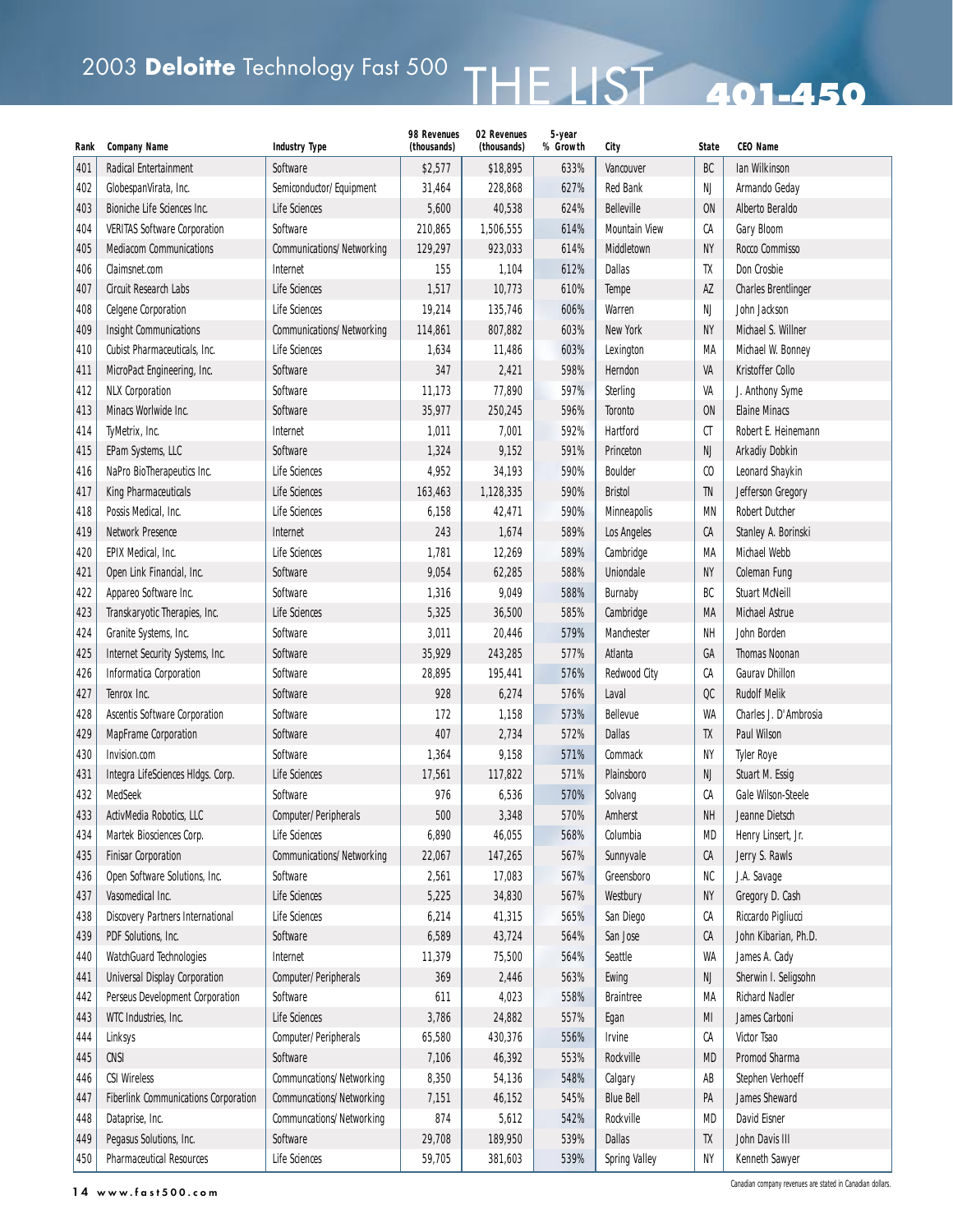### **451-500** 2003 **Deloitte** Technology Fast 500

| Rank | <b>Company Name</b>                           | <b>Industry Type</b>      | 98 Revenues<br>(thousands) | 02 Revenues<br>(thousands) | 5-year<br>% Growth | City                | <b>State</b>      | <b>CEO Name</b>                 |
|------|-----------------------------------------------|---------------------------|----------------------------|----------------------------|--------------------|---------------------|-------------------|---------------------------------|
| 451  | Network Outsource, Inc.                       | Software                  | \$718                      | \$4,543                    | 533%               | New Hyde Park       | <b>NY</b>         | <b>Adam Mahoney</b>             |
| 452  | Objectif Lune, Inc.                           | Software                  | 680                        | 4,302                      | 533%               | Montreal            | QC                | <b>Didier Gombert</b>           |
| 453  | <b>Information Systems Laboratories</b>       | Software                  | 2,352                      | 14,855                     | 532%               | San Diego           | СA                | R. Michael Dowe, Jr.            |
| 454  | <b>JDS Uniphase Corporation</b>               | Communications/Networking | 175,801                    | 1,098,200                  | 525%               | San Jose            | CА                | Kevin Kennedy, Ph.D.            |
| 455  | Global Entertaintment Holdings/Equities, Inc. | Software                  | 981                        | 6,121                      | 524%               | Miami               | FL                | Bryan Abboud                    |
| 456  | WorldQuest Networks, Inc.                     | Communications/Networking | 1,841                      | 11,470                     | 523%               | <b>Dallas</b>       | TX                | R. Stephen Polley               |
| 457  | InVision Technologies, Inc.                   | Computer/Peripherals      | 70,494                     | 439,131                    | 523%               | <b>Newark</b>       | СA                | Sergio Magistri, Ph.D.          |
| 458  | Q-Med, Inc.                                   | Life Sciences             | 2,046                      | 12,745                     | 523%               | Eatontown           | NJ                | Michael W. Cox                  |
| 459  | <b>Cygnal Technologies Corporation</b>        | Communications/Networking | 24,553                     | 152,665                    | 522%               | Markham             | <b>ON</b>         | Kieron J. Dowling               |
| 460  | Integrated Defense Technologies, Inc.         | Computer/Peripherals      | 48,994                     | 304,361                    | 521%               | Huntsville          | AL                | <b>Thomas Keenan</b>            |
| 461  | BEA Systems, Inc.                             | Software                  | 157,189                    | 975,893                    | 521%               | San Jose            | СA                | Alfred S. Chuang                |
| 462  | <b>TruSecure</b>                              | Software                  | 5,818                      | 36,097                     | 520%               | Herndon             | VA                | John Becker                     |
| 463  | Virage, Inc.                                  | Software                  | 2,702                      | 16,745                     | 520%               | San Mateo           | CA                | Paul G. Lego                    |
| 464  | <b>Sterner Automation Ltd.</b>                | Software                  | 562                        | 3,473                      | 518%               | Toronto             | ON                | <b>Christian Sterner</b>        |
| 465  | Eagle Broadband, Inc.                         | Communications/Networking | 4,827                      | 29,817                     | 518%               | League City         | TX                | Dave Weisman                    |
| 466  | <b>Object Solutions</b>                       | Software                  | 356                        | 2,192                      | 516%               | Plymouth            | <b>MN</b>         | Krishna Gupta                   |
| 467  | SpeechWorks International                     | Software                  | 5,850                      | 36,007                     | 516%               | <b>Boston</b>       | MA                | <b>Stuart Patterson</b>         |
| 468  | Quorum Information Technologies Inc.          | Software                  | 1,283                      | 7,883                      | 514%               | Calgary             | AB                | <b>Maury Marks</b>              |
| 469  | Visual Circuits Corp.                         | Communcations/Networking  | 1,498                      | 9,192                      | 514%               | Minneapolis         | <b>MN</b>         | David Parish, Ph.D.             |
| 470  | CIMA LABS Inc.                                | Life Sciences             | 7,612                      | 46,625                     | 513%               | <b>Eden Prarie</b>  | ΜN                | Steven B. Ratoff                |
| 471  | AnviCom Inc.                                  | Communcations/Networking  | 4,416                      | 26,896                     | 509%               | Vienna              | VA                | <b>Quan Hoang</b>               |
| 472  | Intelligent Software Solutions, Inc.          | Software                  | 362                        | 2,204                      | 509%               | Colorado Springs    | $\mathfrak{c}$    | Jay Jesse                       |
| 473  | <b>Z</b> Corporation                          | Computer/Peripherals      | 2,420                      | 14,680                     | 507%               | Burlington          | MA                | Marina Hatsopoulous             |
| 474  | <b>Ultimus</b>                                | Software                  | 1,375                      | 8,325                      | 505%               | Cary                | NC                | Rashid Khan                     |
| 475  | <b>Viewpoint Corporation</b>                  | Internet                  | 3,001                      | 18,139                     | 504%               | New York            | <b>NY</b>         | Jay S. Amato                    |
| 476  | Genaissance Pharmaceuticals, Inc.             | Life Sciences             | 1,343                      | 8,111                      | 504%               | New Haven           | СT                | <b>Kevin Rakin</b>              |
| 477  | Global Science & Technology, Inc.             | Software                  | 5,896                      | 35,591                     | 504%               | Greenbelt           | <b>MD</b>         | Chieh-san Cheng                 |
| 478  | Internet Specialties West, Inc.               | Internet                  | 593                        | 3,572                      | 502%               | <b>Agoura Hills</b> | СA                | Robert V. Johnson               |
| 479  | Stericycle, Inc.                              | Life Sciences             | 66,681                     | 401,519                    | 502%               | Lake Forest         | IL.               | Mark C. Miller                  |
| 480  | RadView Software Inc.                         | Software                  | 966                        | 5,768                      | 497%               | Burlington          | МA                | <b>Ilan Kinreich</b>            |
| 481  | Luminex Software, Inc.                        | Computer/Peripherals      | 1,143                      | 6,807                      | 496%               | Riverside           | СA                | Arthur Tolsma                   |
| 482  | UnitedGlobalCom, Inc.                         | Communications/Networking | 254,466                    | 1,515,021                  | 495%               | Denver              | $\mathfrak{c}$    | Gene Schneider                  |
| 483  | <b>HealthTronics Surgical</b>                 | <b>Life Sciences</b>      | 14,682                     | 87,192                     | 494%               | Marietta            | GA                | Argil J. Wheelock, M.D.         |
| 484  | <b>InsWeb Corporation</b>                     | Internet                  | 4,309                      | 25,555                     | 493%               | <b>Gold River</b>   | CA                | Mark P. Guthrie                 |
| 485  | <b>Alogent Corporation</b>                    | Software                  | 3,420                      | 20,253                     | 492%               | Alpharetta          | GA                | <b>Brian Geisel</b>             |
| 486  | <b>Cherokee Information Services</b>          | Software                  | 4,994                      | 29,533                     | 491%               | Arlington           | VA                | <b>Michael Hodges</b>           |
| 487  | Smartsound Software, Inc.                     | Software                  | 420                        | 2,464                      | 487%               | Northridge          | СA                | Kevin Klingler                  |
| 488  | Authoria, Inc.                                | Software                  | 4,191                      | 24,397                     | 482%               | Waltham             | МA                | <b>Tod Loofbourrow</b>          |
| 489  | Medarex, Inc.                                 | <b>Life Sciences</b>      | 6,792                      | 39,479                     | 481%               | Princeton           | NJ                | Donald L. Drakeman, J.D., Ph.D. |
| 490  | <b>Connetics Corporation</b>                  | Life Sciences             | 9,121                      | 52,763                     | 478%               | Palo Alto           | СA                | Thomas G. Wiggans               |
| 491  | ORTHOsoft Inc.                                | Software                  | 2,335                      | 13,492                     | 478%               | Montreal            | $_{\rm OC}$       | Louis-Philippe Amiot, M.D.      |
| 492  | VINA Technologies Inc.                        | Communications/Networking | 4,393                      | 25,143                     | 472%               | <b>Newark</b>       | СA                | W. Michael West                 |
| 493  | Aastra Technologies Ltd.                      | Computers/Peripherals     | 37,173                     | 212,672                    | 472%               | Concord             | <b>ON</b>         | <b>Francis Shen</b>             |
| 494  | Optimal Solutions Integration, Inc.           | Software                  | 3,810                      | 21,782                     | 472%               | <b>Irving</b>       | TX                | Gurvendra Suri                  |
| 495  | Metro One Telecommunications, Inc.            | Communications/Networking | 45,139                     | 257,951                    | 471%               | Beaverton           | OR                | <b>Timothy Timmins</b>          |
| 496  | Tyler Technologies, Inc.                      | Software                  | 23,440                     | 133,897                    | 471%               | Dallas              | TX                | John M. Yeaman                  |
| 497  | CoStar Group, Inc.                            | Internet                  | 13,900                     | 79,363                     | 471%               | Bethesda            | <b>MD</b>         | Andrew C. Florance              |
| 498  | Time Warner Telecom Inc.                      | Communications/Networking | 121,872                    | 695,574                    | 471%               | Littleton           | $\mathop{\rm CO}$ | Larissa Herda                   |
| 499  | <b>GRT</b> Corporation                        | Software                  | 1,824                      | 10,398                     | 470%               | Stamford            | СT                | Gene Shklover, Ph.D.            |
| 500  | <b>Ballard Power Systems Inc.</b>             | Communications/Networking | 25,078                     | 142,807                    | 469%               | <b>Burnaby</b>      | BC                | Dennis Campbell                 |